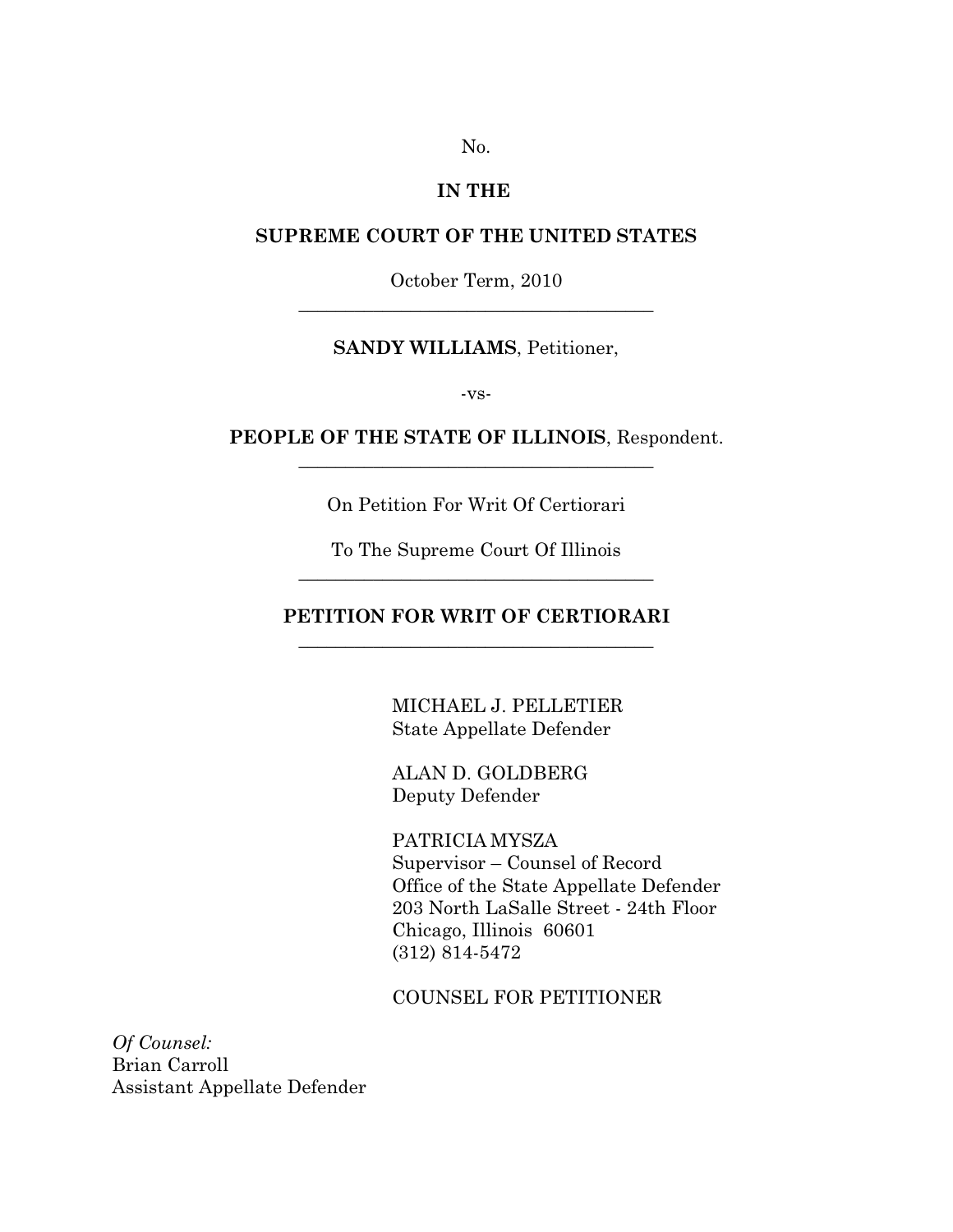## **QUESTION PRESENTED FOR REVIEW**

Whether a state rule of evidence allowing an expert witness to testify about the results of DNA testing performed by non-testifying analysts, where the defendant has no opportunity to confront the actual analysts, violates the Confrontation Clause.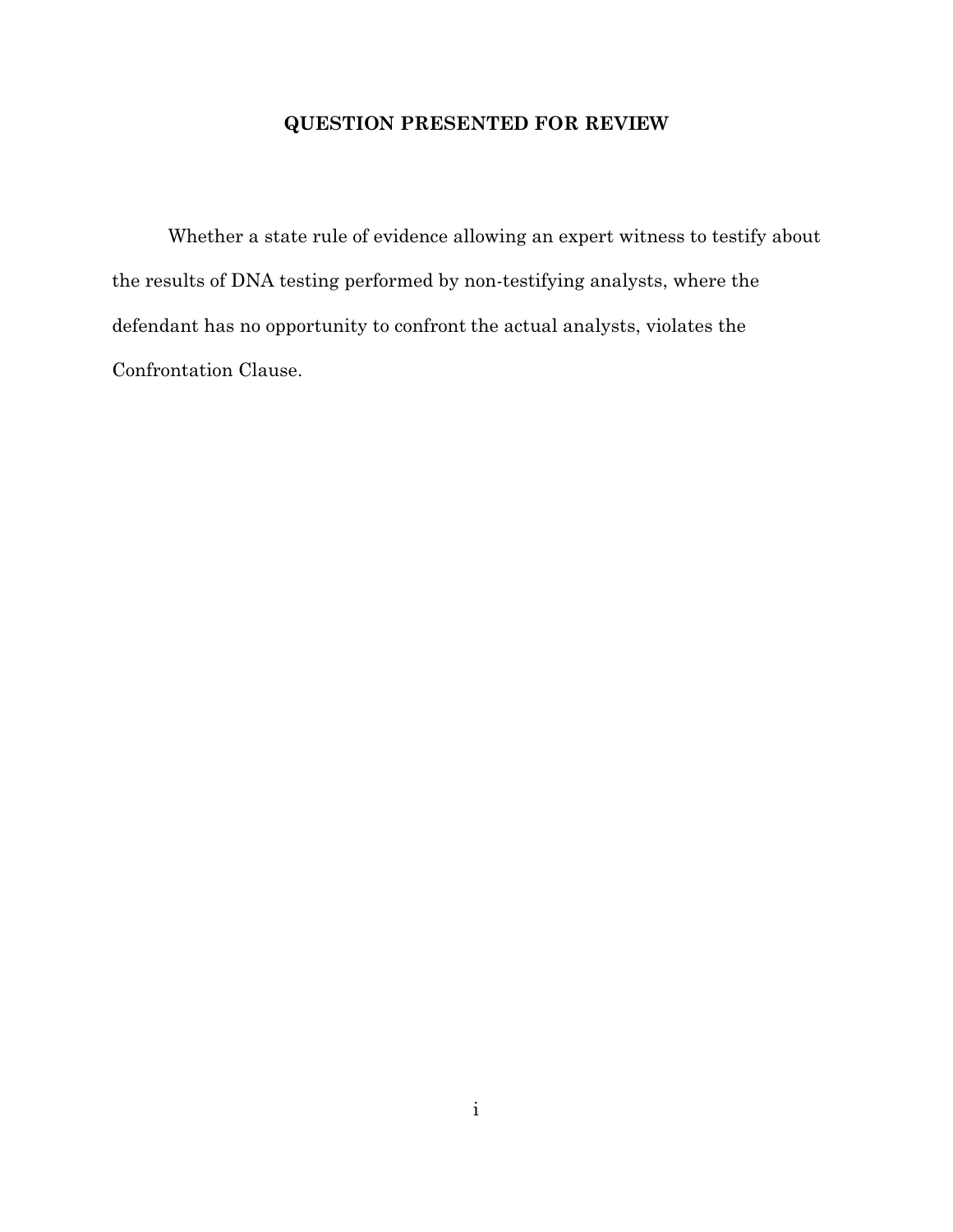## **TABLE OF CONTENTS**

| I.   | The Illinois Supreme Court's conclusion that out-of-court<br>statements made by non-testifying forensic analysts presented<br>to explain the basis an expert witness's opinion do not<br>constitute hearsay is incorrect and undermines this Court's |
|------|------------------------------------------------------------------------------------------------------------------------------------------------------------------------------------------------------------------------------------------------------|
| II.  | There is a conflict among the state and federal courts on this<br>17                                                                                                                                                                                 |
| III. | This issue implicates the proper administration of criminal                                                                                                                                                                                          |

Conclusion .............. .............. .............. .............. . 23

## **INDEX TO APPENDIX**

Appendix A: Appellate Court of Illinois decision affirming Petitioner's conviction and modifying Petitioner's sentence. *People v. Williams*, 385 Ill. App. 3d 359 (1st Dist. 2009).

Appendix B: Appellate Court of Illinois order denying State's petition for rehearing.

Appendix C: Supreme Court of Illinois decision affirming appellate court's judgment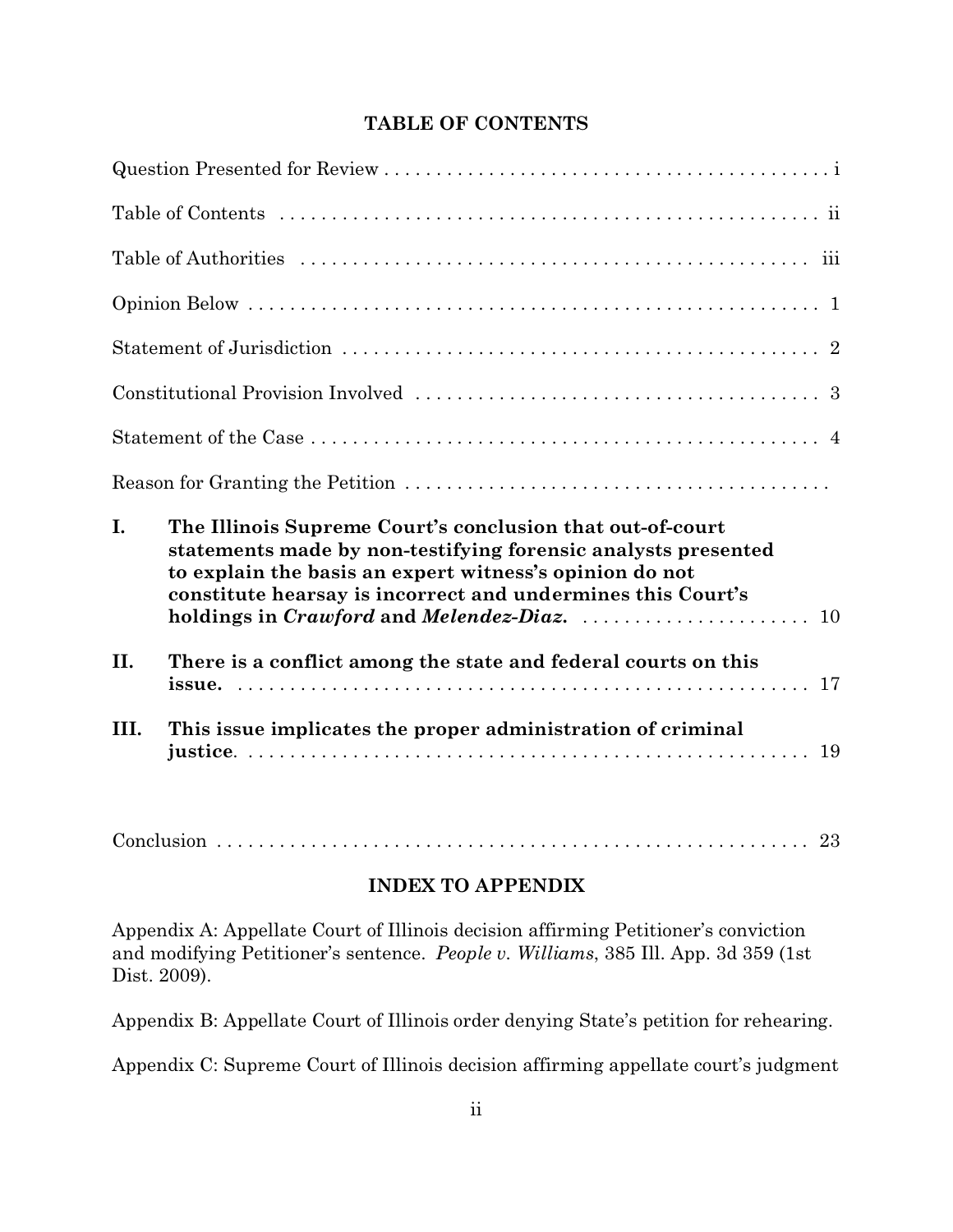affirming Petitioner's conviction and reversing appellate court's judgment modifying Petitioner's sentence. *People v. Williams*, 238 Ill. 2d 125 (2010).

Appendix D: Supreme Court of Illinois order denying Petitioner's petition for rehearing.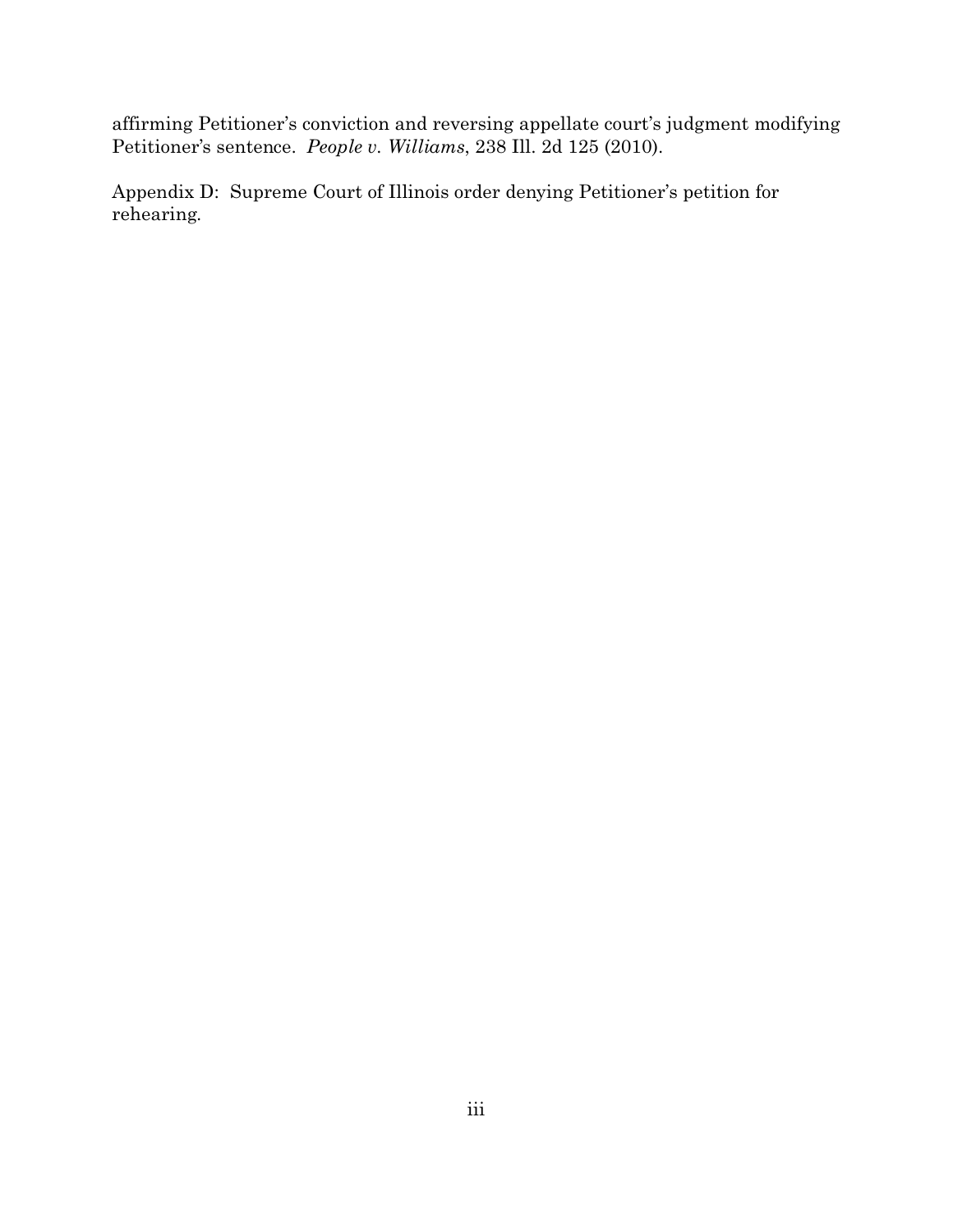# **TABLE OF AUTHORITIES**

| Cases: |                                                                                                                                  | Page |
|--------|----------------------------------------------------------------------------------------------------------------------------------|------|
|        | <b>Federal Cases:</b>                                                                                                            |      |
|        | Chapman v. California, 386 U.S. 18 (1967)  16                                                                                    |      |
|        |                                                                                                                                  |      |
|        | <i>Davis v. Washington,</i> 547 U.S. 813 (2006) $\ldots \ldots \ldots \ldots \ldots \ldots \ldots \ldots 10,13$                  |      |
|        | Melendez-Diaz v. Massachusetts, 129 S.Ct. 2527 (2009) $\dots \dots \dots$ passim                                                 |      |
|        |                                                                                                                                  |      |
|        | United States v. Mejia, 545 F.3d 179 (2d. Cir. 2008) $\ldots \ldots \ldots \ldots \ldots$ 17                                     |      |
|        | United States v. Pablo, No. 09-2091, __ F.3d __, [2010 WL 4609188] (10 <sup>th</sup>                                             |      |
|        | <b>State Cases:</b>                                                                                                              |      |
|        | Commonwealth v. Avila, 912 N.E.2d 1014 (Mass. 2009)  17                                                                          |      |
|        | New Mexico v. Bullcoming, 226 P.3d 1 (N.M. 2010), cert. granted, 131 S.                                                          |      |
|        | New York v. Goldstein, 843 N.E.2d 727 (N.Y. 2005) 13,17                                                                          |      |
|        |                                                                                                                                  |      |
|        | <i>People v. Dendel</i> , No. 247391, ___ N.W.2d ___, [2010 WL 3385552] (Mich. Ct.                                               |      |
|        | <i>People v. Dungo</i> , 98 Cal. Rptr. 3d 702, 708 (Cal. Ct. App. 2009)  18, 21                                                  |      |
|        | <i>People v. Lovejoy,</i> 235 Ill.2d 97 (2009) $\ldots \ldots \ldots \ldots \ldots \ldots \ldots \ldots \ldots \ldots \ldots 11$ |      |
|        | <i>People v. Rutterschmidt,</i> 98 Cal. Rptr. 3d 390 (Cal. Ct. App. 2009) $\dots \dots$ 19                                       |      |
|        | People v. Williams, 238 Ill.2d 125 (2010) $\ldots \ldots \ldots \ldots \ldots \ldots$ passim                                     |      |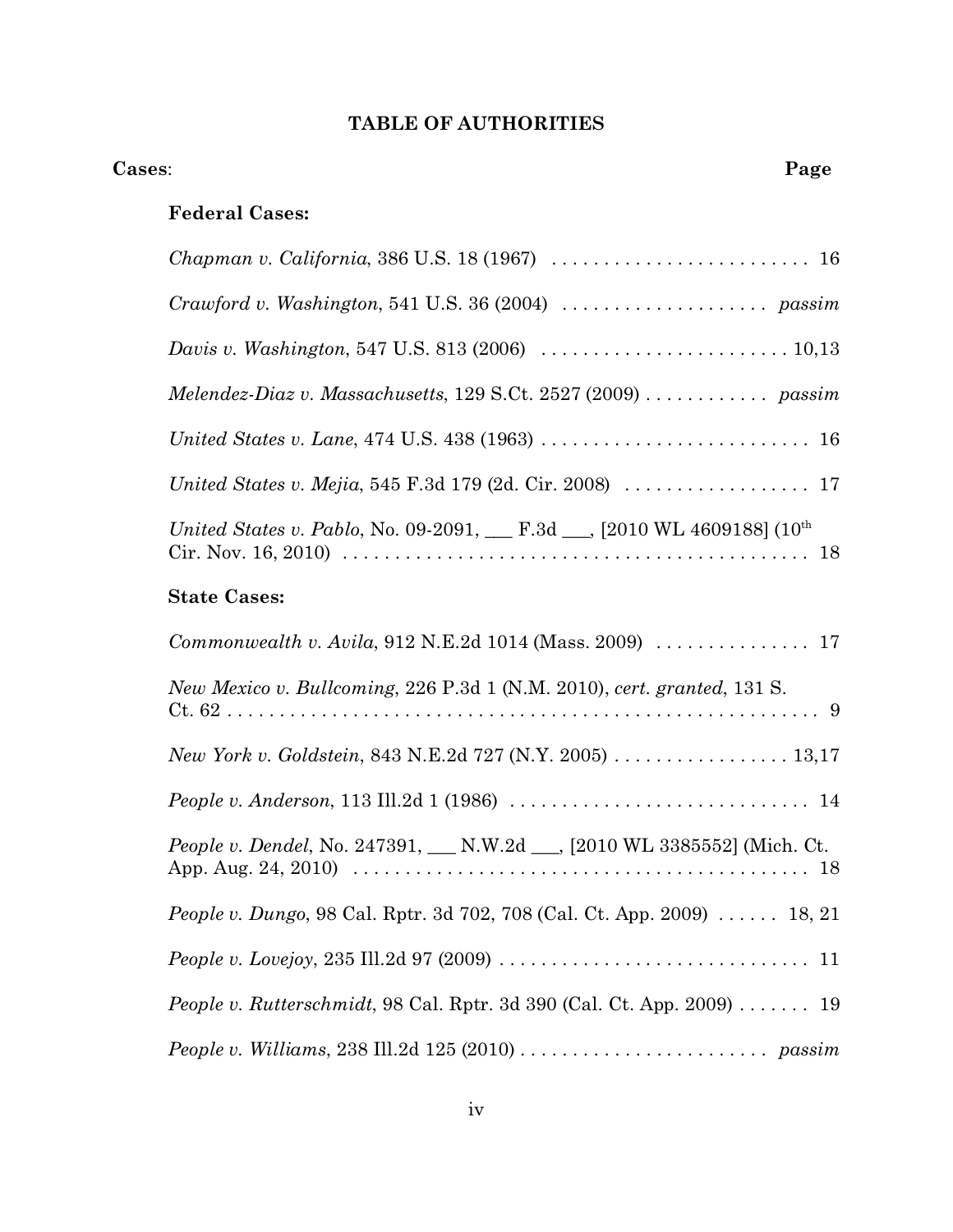| State v. Mitchell, $4 A.3d 478$ (Me. 2010) $\ldots \ldots \ldots \ldots \ldots \ldots \ldots \ldots \ldots \ldots$ 19                                                    |
|--------------------------------------------------------------------------------------------------------------------------------------------------------------------------|
| State v. Tucker, 160 P.3d 177 (Ariz. 2007), cert. denied, 552 U.S. 923  18                                                                                               |
|                                                                                                                                                                          |
| <b>Constitutional Provisions:</b>                                                                                                                                        |
|                                                                                                                                                                          |
| <b>Statutes:</b>                                                                                                                                                         |
|                                                                                                                                                                          |
| <b>Miscellaneous</b>                                                                                                                                                     |
| Adam Liptak & Ralph Blumenthal, New Doubt Cast on Crime Testing in                                                                                                       |
| Jennifer L. Mnookin, Expert Evidence and the Confrontation Clause After                                                                                                  |
| Joel D. Lieberman et al., GOLD versus PLATINUM: DO JURORS<br>RECOGNIZE THE SUPERIORITY AND LIMITATIONS OF DNA<br>EVIDENCE COMPARED TO OTHER TYPES OF FORENSIC EVIDENCE?, |
| Laura Cadiz, Maryland-Based DNA Lab Fires Analyst Over Falsified Tests,<br>20                                                                                            |
| Michael H. Graham, Graham's Handbook of Illinois Evidence § 703.1 (10th                                                                                                  |
| Richard D. Friedman, The Elements of Evidence (2d ed. 1998)  14                                                                                                          |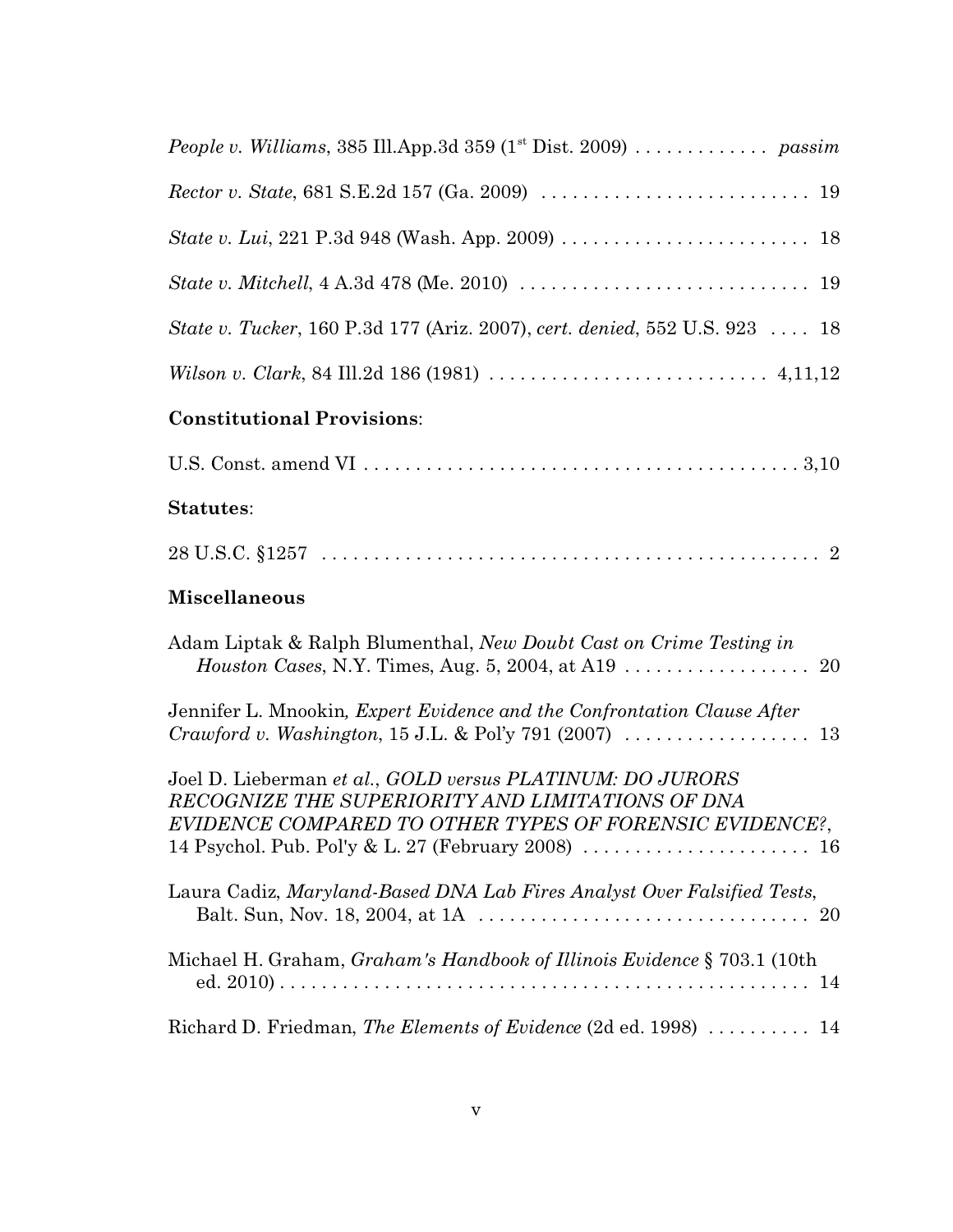| William C. Thompson, Tarnish on the 'Gold Standard:' Understanding       |  |
|--------------------------------------------------------------------------|--|
| <i>Recent Problems In Forensic DNA Testing, 30 Champion 10 (February</i> |  |
|                                                                          |  |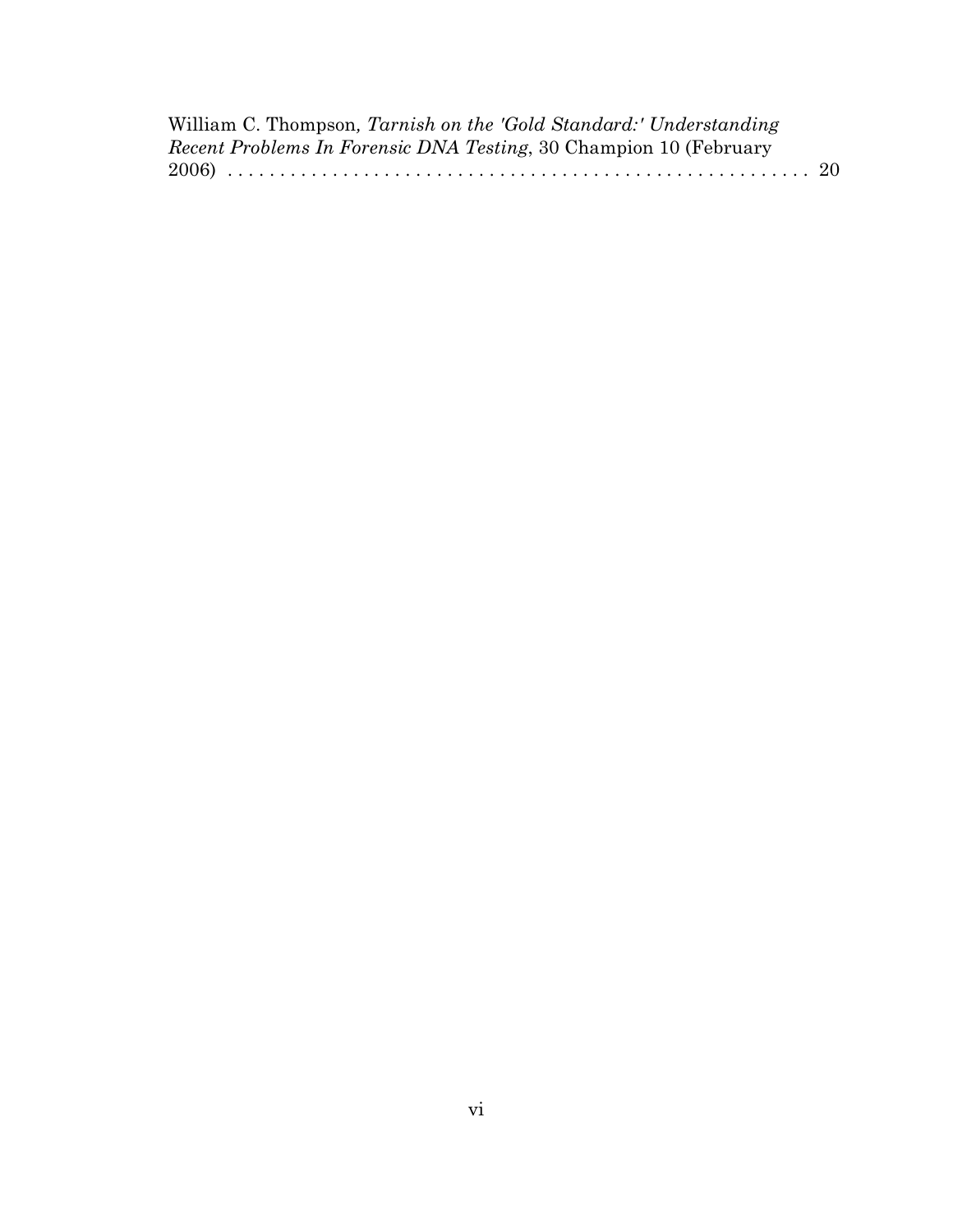No.

## **IN THE**

### **SUPREME COURT OF THE UNITED STATES**

October Term, 2010  $\overline{\phantom{a}}$  , where  $\overline{\phantom{a}}$  , where  $\overline{\phantom{a}}$  , where  $\overline{\phantom{a}}$  ,  $\overline{\phantom{a}}$  ,  $\overline{\phantom{a}}$  ,  $\overline{\phantom{a}}$  ,  $\overline{\phantom{a}}$  ,  $\overline{\phantom{a}}$  ,  $\overline{\phantom{a}}$  ,  $\overline{\phantom{a}}$  ,  $\overline{\phantom{a}}$  ,  $\overline{\phantom{a}}$  ,  $\overline{\phantom{a}}$  ,  $\overline{\phantom$ 

#### **SANDY WILLIAMS**, Petitioner,

-vs-

## **PEOPLE OF THE STATE OF ILLINOIS**, Respondent.  $\frac{1}{2}$  , and the set of the set of the set of the set of the set of the set of the set of the set of the set of the set of the set of the set of the set of the set of the set of the set of the set of the set of the set

On Petition For Writ Of Certiorari

To The Supreme Court Of Illinois  $\frac{1}{2}$  , and the set of the set of the set of the set of the set of the set of the set of the set of the set of the set of the set of the set of the set of the set of the set of the set of the set of the set of the set

The petitioner, Sandy Williams, respectfully prays that a writ of certiorari

issue to review the judgment of the Supreme Court of Illinois.

### **OPINION BELOW**

The opinion of the Supreme Court of Illinois is published at *People v.*

*Williams*, 238 Ill. 2d 125 (2010). A copy of the opinion is attached as Appendix C. A

copy of the order denying rehearing is attached as Appendix D.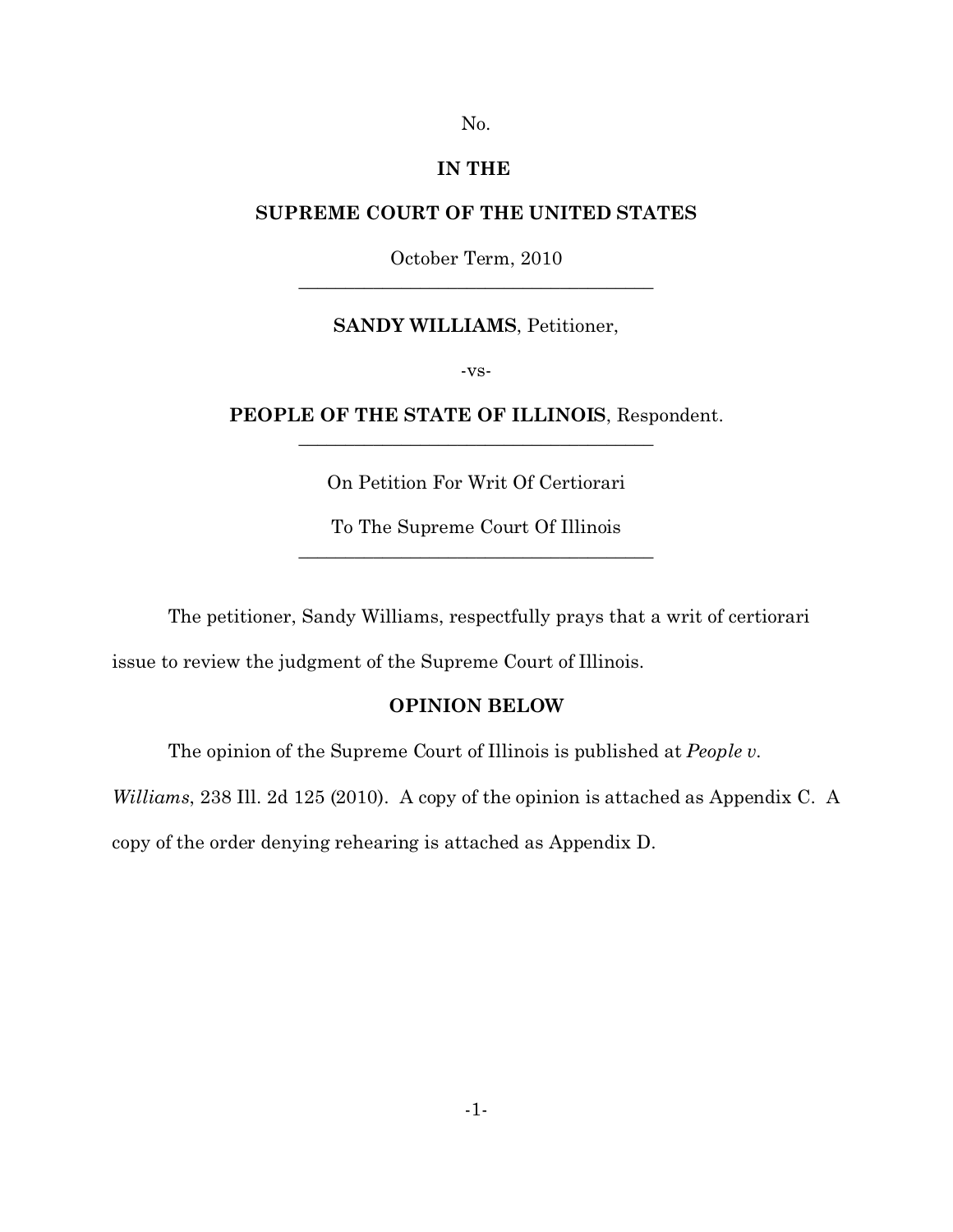## **JURISDICTION**

On July 15, 2010, the Illinois Supreme Court issued an opinion affirming the judgment of the appellate court affirming Petitioner's conviction. (App. C) The Illinois Supreme Court denied rehearing on September 27, 2010. (App. D) This petition is being filed within 90 days of the order of the Illinois Supreme Court denying the petition for rehearing. The jurisdiction of this Court is invoked under 28 U.S.C. §1257(a).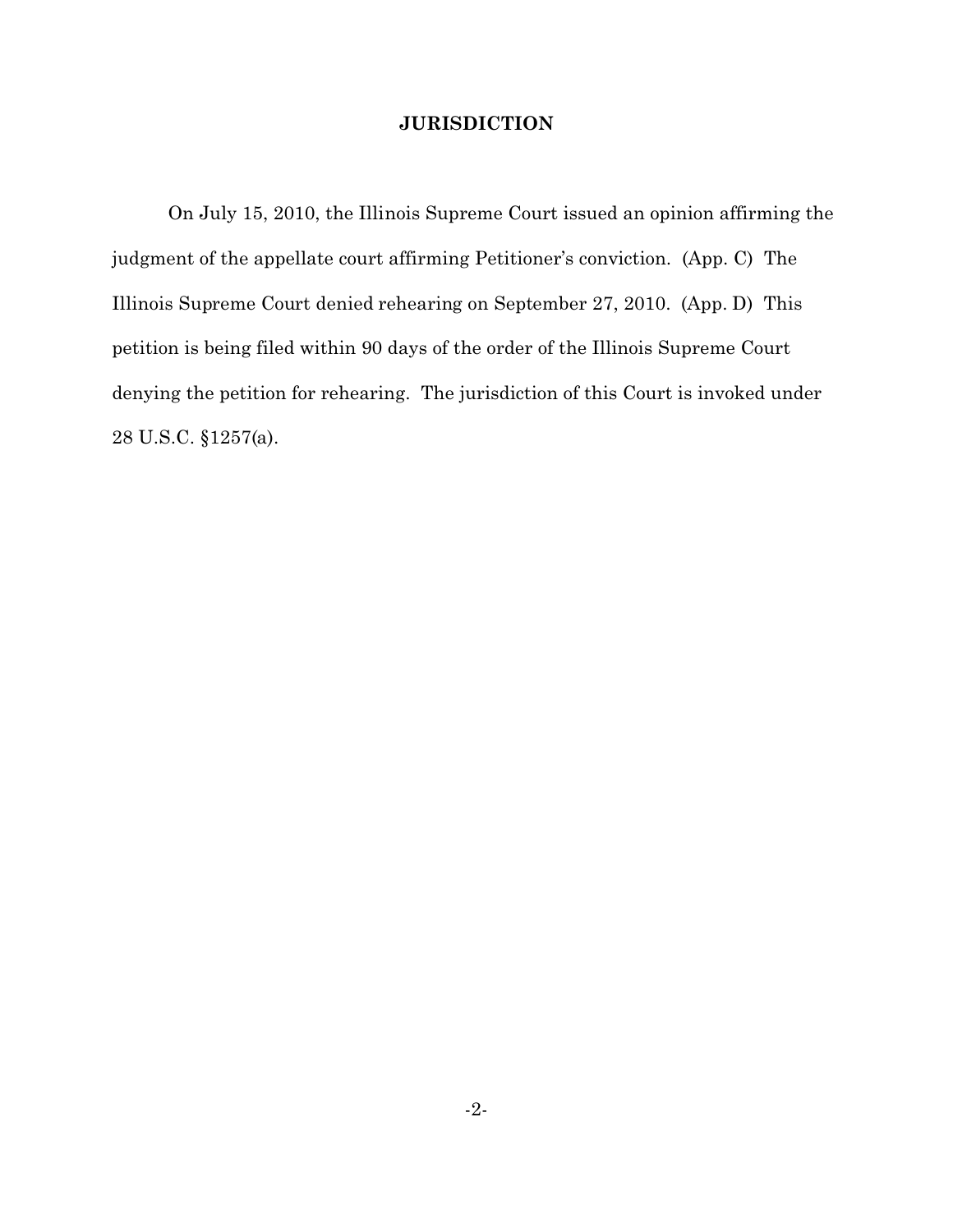## **CONSTITUTIONAL PROVISION INVOLVED**

The Sixth Amendment to the United States Constitution provides in relevant part: "In all criminal prosecutions, the accused shall enjoy the right . . . to be confronted with the witnesses against him." U.S. Const. amend VI.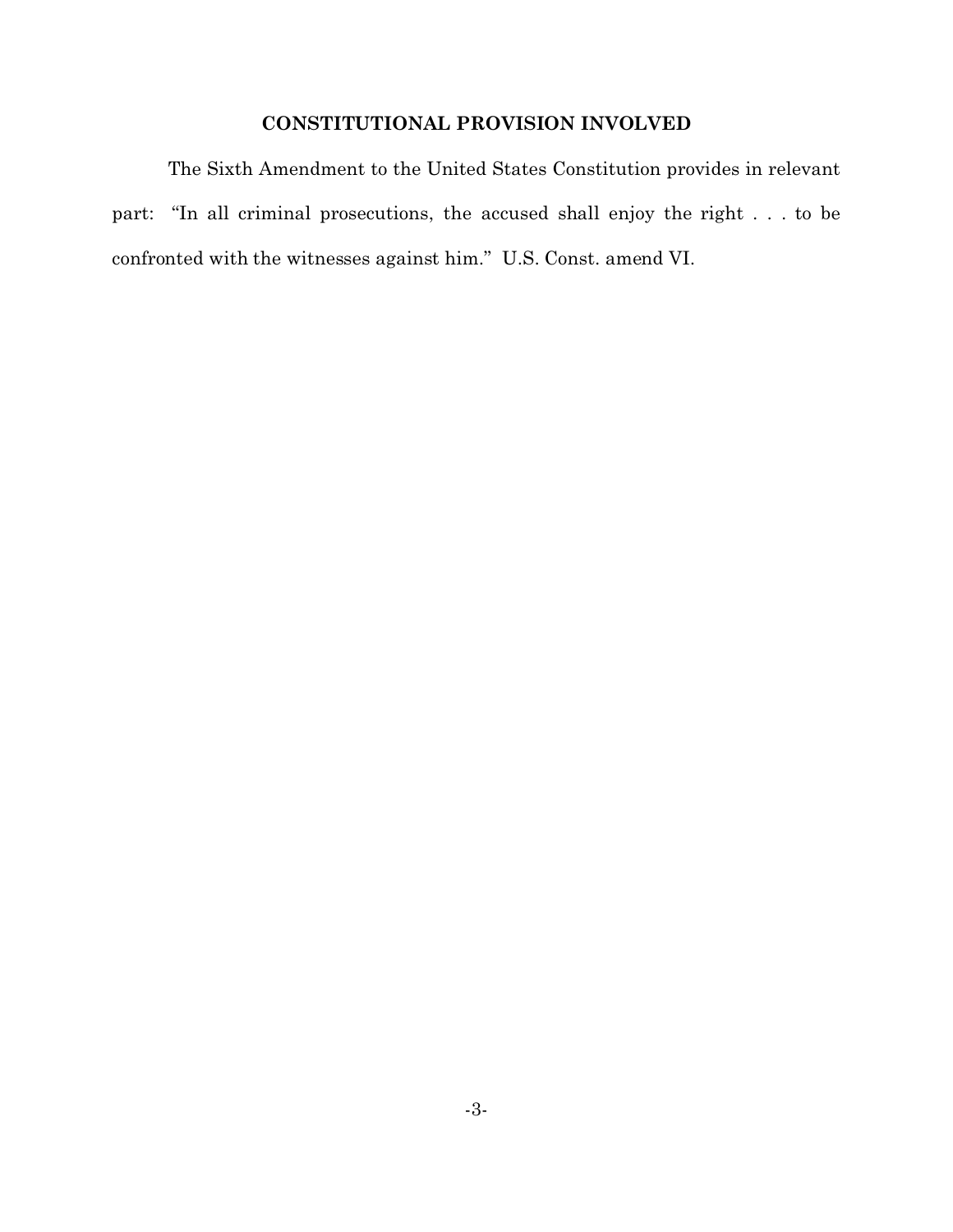#### **STATEMENT OF THE CASE**

In *Melendez-Diaz v. Massachusetts*, 129 S. Ct. 2527 (2009), this Court held that the Confrontation Clause is violated where the prosecution introduces reports of forensic analysis into evidence without the defendant being given an opportunity to cross-examine the analysts who authored the reports. *Id.* at 2532. In this case, the prosecution presented, over defense objections, the results of forensic DNA analysis through the testimony of an expert witness who took no part in the analysis and had no personal knowledge of the procedures and methodologies used during the analysis. The forensic report itself was not introduced into evidence. Under the Illinois rules of evidence, an expert witness is permitted to testify to the facts and data underlying her opinion, even when such evidence would otherwise be inadmissible, so long as the facts and data are of a type reasonably relied upon by experts in the field. *Wilson v. Clark*, 84 Ill. 2d 186, 192–96 (1981) (adopting Federal Rules of Evidence 703 and 705). Distinguishing *Melendez-Diaz*, the Illinois Supreme Court found no Confrontation Clause violation in this case, holding that the evidence regarding the DNA analysis was presented merely to explain the expert's opinion, not for its truth.

### *Trial*

At trial, L. J. testified that on February 2, 2000, a man grabbed her from behind as she walked home from work. The man claimed that he had a gun and forced her into a beige station wagon, where he sexually assaulted her. The man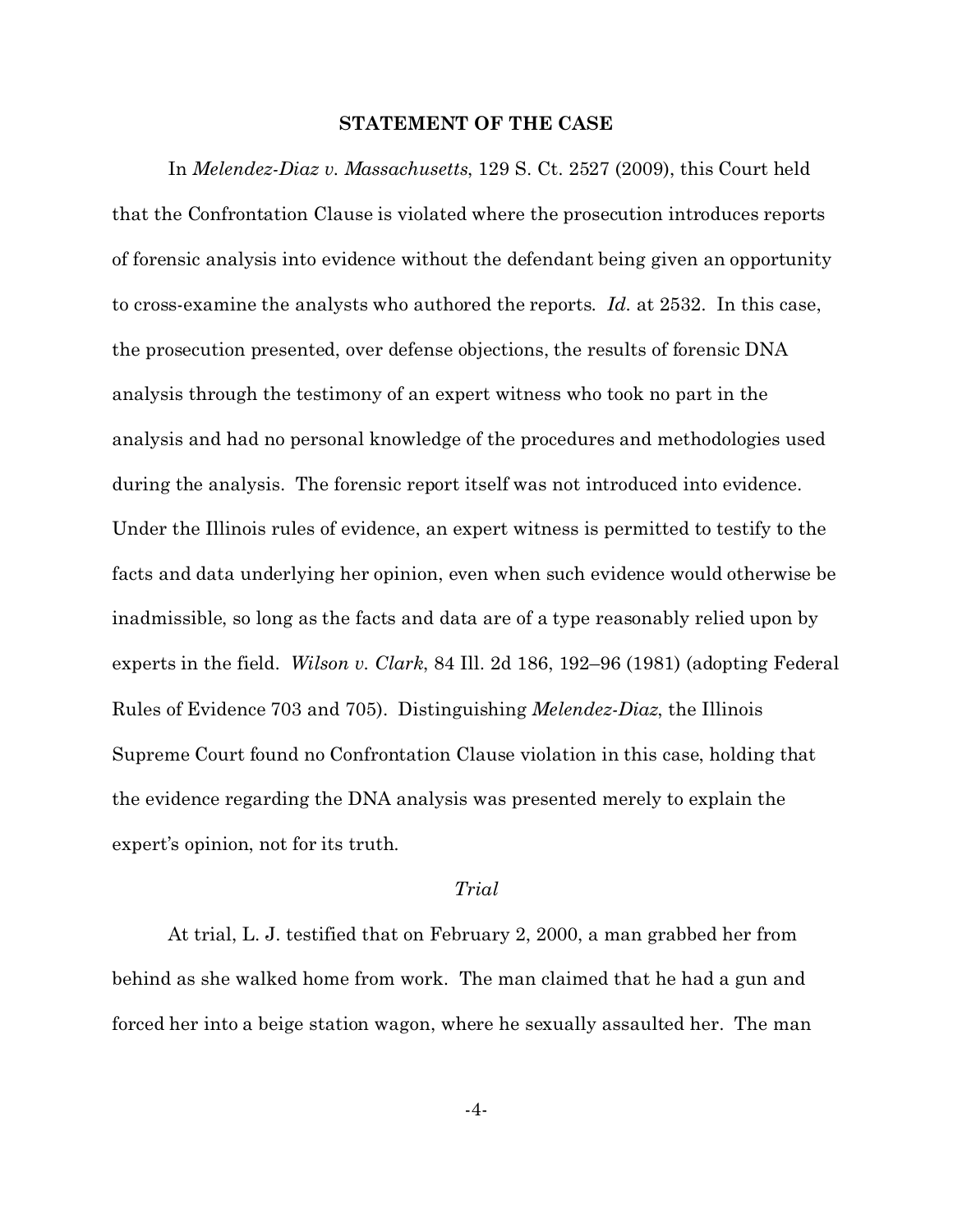also took L. J.'s money and some of her personal belongings. After the assault, L. J. ran home and her mother called 911.

After L. J. told the responding officers what had happened, the officers issued a "flash" message for a black male, 5' 8", wearing a black skull cap, black jacket, and jeans driving a beige station wagon. L. J. was then transported to the hospital, where a vaginal swab and blood sample were taken in order to prepare a sexual assault kit.

While L. J. was being treated at the hospital, the police stopped James McChristine near the scene of the attack. McChristine fit the description of the offender and he was driving a beige station wagon. The police brought McChristine to the hospital, and while he stayed in the parking lot, one of the officers brought his driver's license inside to show L. J. L. J. told the officer that the person pictured on the license might be the offender, but she wanted to see him in person. The officer brought her out to the parking lot to view McChristine. The officer testified that L. J. positively identified McChristine as her attacker. L. J., however, testified that she told the police McChristine was not her attacker. The officers brought McChristine to the police station and handed the investigation over to a detective. The detective went to the hospital to pick up the assault kit and talk with L. J. He brought L. J. back to the station, where she again viewed McChristine. She stated that McChristine was not her attacker, and he was released.

Sandy Williams was arrested over a year later on April 17, 2001. That same day, L. J. identified Williams in a lineup.

-5-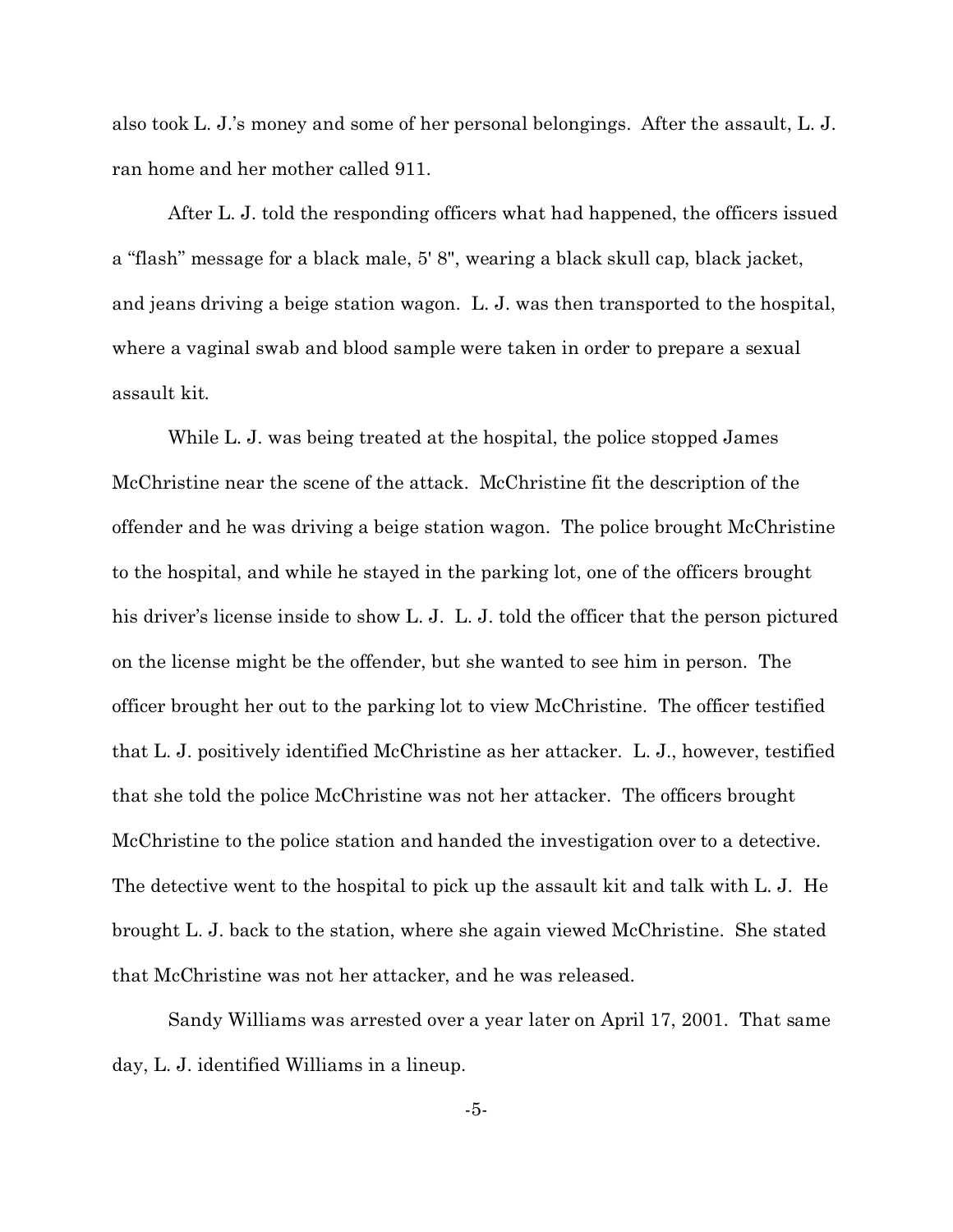Sandra Lambatos, a forensic scientist from the Illinois state police crime labs, testified that the samples from L. J.'s sexual assault kit were sent to Cellmark diagnostic laboratory in Germantown, Maryland, for DNA analysis. Lambatos testified that Cellmark derived a DNA profile for the person whose semen was recovered from L. J. Lambatos conducted no analysis of the assault kit samples and she stated that her testimony was based upon the report provided by Cellmark. She further stated that she was not aware of what procedures Cellmark used to produce the DNA profile in this case, whether Cellmark had calibrated its equipment, or how Cellmark handled the samples once it received them. Over defense counsel's objections, Lambatos testified that it was her opinion that the DNA profile provided by Cellmark statistically matched the profile for Williams contained in the police crime database.

On cross-examination, Lambatos stated that Cellmark reported a mix of genetic profiles from which it had deduced the profile of L. J.'s attacker. Lambatos also stated that Cellmark's report indicated the presence of genetic material that did not match either L. J.'s profile or the deduced profile of the offender. No one representing Cellmark testified at trial. Cellmark's report itself was not introduced into evidence.

After Lambatos testified, defense counsel moved to exclude the DNA evidence, arguing, among other things, that because no one from Cellmark testified as to the testing procedures, the admission of the evidence violated Williams's

-6-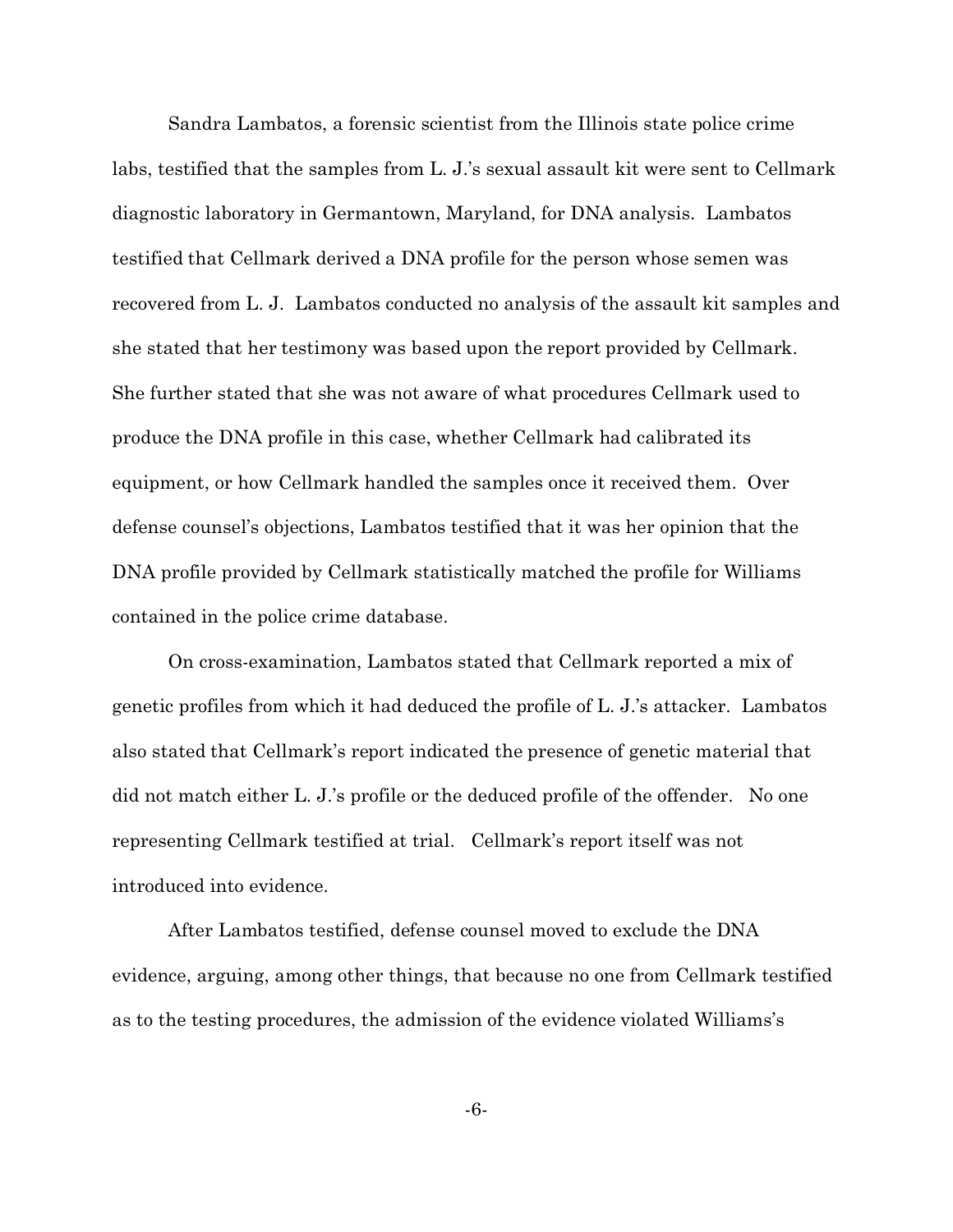confrontation rights under *Crawford v. Washington*, 541 U.S. 36 (2004). The trial court denied the motion.

The trial court found Williams guilty of two counts of aggravated criminal sexual assault, and one count each of aggravated kidnapping and aggravated robbery. Williams again argued in his motion for new trial that the DNA evidence violated his right to confrontation. The trial court denied the motion and sentenced Williams to nature life for the sexual assault charges, a 60-year term for the aggravated kidnapping count, and a 15-year term for the aggravated robbery count.

#### *Appeal*

On appeal, Williams argued, among other things, that his right to confrontation was violated where the trial court allowed Lambatos to testify as to the results of the DNA analysis conducted by Cellmark when he was not given an opportunity to cross-examine any of Cellmark's analysts. The Appellate Court of Illinois affirmed Williams's conviction, with one justice dissenting.<sup>1</sup> *People v. Williams*, 385 Ill. App. 3d 359 (1st Dist. 2008). As is relevant here, the appellate court held that the Confrontation Clause was not violated because the evidence

<sup>&</sup>lt;sup>1</sup> The dissenting justice wrote that the DNA evidence should have been excluded because the State failed to establish a proper foundation. *Williams*, 385 Ill. App. 3d at 371–77 (Cunningham, J., dissenting). The justice further wrote that because of the weakness of L. J.'s identification of Williams and the devastating effect the DNA evidence had on Williams's defense, the erroneous admission of the DNA evidence was not harmless. *Id.* The justice did not reach the Confrontation Clause issue.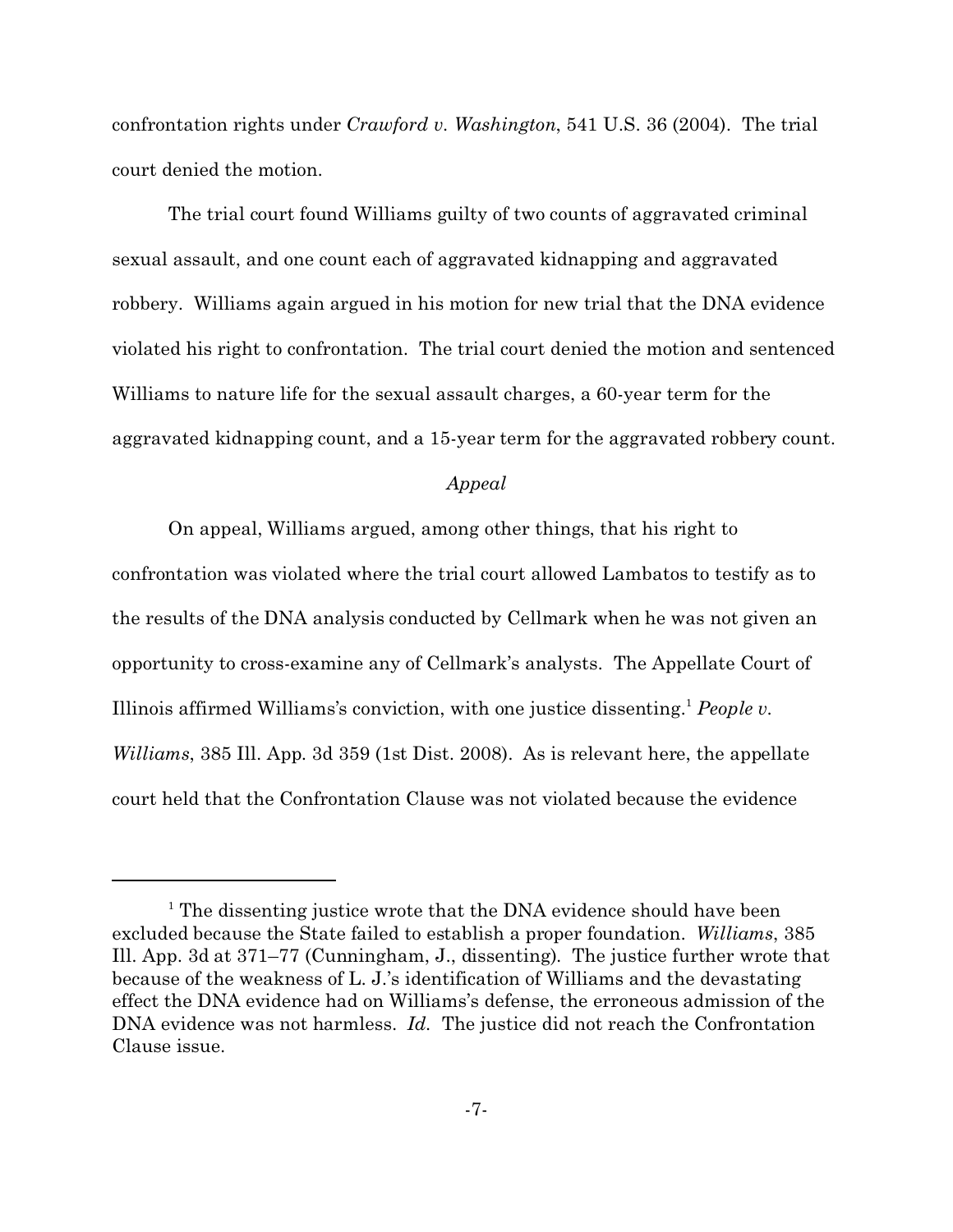regarding Cellmark's DNA analysis did not constitute hearsay as it was not presented to establish its truth. *Id.* at 368–70.

The Illinois Supreme Court granted Williams's petition for leave to appeal. While the case was pending, this Court issued its opinion in *Melendez-Diaz v. Massachusetts*, 129 S. Ct. 2527 (2009), clarifying that forensic laboratory reports are testimonial under *Crawford*. The Illinois Supreme Court affirmed the judgement of the appellate court. Noting that under Illinois rules of evidence, the facts and data disclosed by an testifying expert to explain the basis of her opinion are not considered to be admitted for their truth, a majority of the Illinois Supreme Court held that Lambatos's testimony regarding Cellmark's report did not constitute hearsay. (App. C-12–19) Accordingly, the Illinois Supreme Court distinguished *Melendez-Diaz* and found no Confrontation Clause violation. (App. C-19) Two specially concurring justices wrote that the DNA evidence should have been excluded for lack of proper foundation, but that the error was harmless. (App. C-20–26) The justices did not reach the Confrontation Clause issue. Williams's petition for rehearing was denied.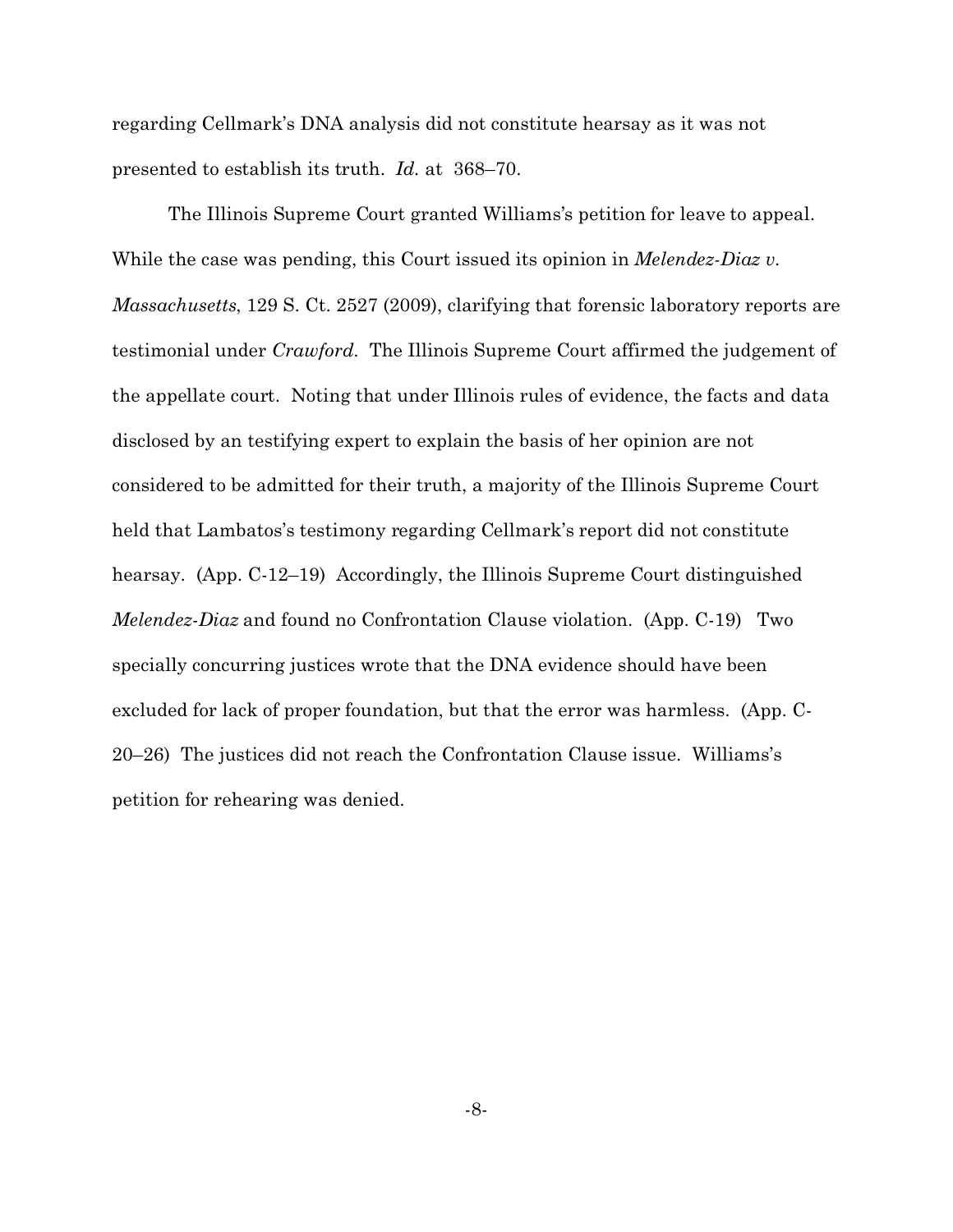### **REASON FOR GRANTING CERTIORARI**

The Confrontation Clause of the Sixth Amendment requires that a defendant be given the opportunity to test in the "crucible of cross-examination" the "honesty, proficiency, and methodology" of the analyst who produced forensic evidence presented against the defendant at trial. *Melendez-Diaz v. Massachusetts*, 129 S. Ct. 2527, 2538 (2009); *Crawford v. Washington* 541 U.S. 36, 61 (2004). The Illinois Supreme Court's holding that the Confrontation Clause is not offended when the prosecution presents the results of forensic testing performed by non-testifying analysts through the testimony of an expert witness who took no part in the analysis is therefore incorrect. The Illinois Supreme Court's conclusion that the out-of-court statements were not introduced for their truth is unsupportable, as logic dictates that the trier of fact necessarily must have considered the truth and accuracy of the statements in order to evaluate the expert's testimony. Both federal and state courts are divided over whether such testimony violates the Confrontation Clause. Given the widespread use of forensic evidence in criminal trials, the resolution of this issue is of critical importance to the interests of justice. For these reasons, this Court should grant certiorari in this case.<sup>2</sup>

<sup>&</sup>lt;sup>2</sup> A similar issue—whether the prosecution may introduce a forensic report authored by a non-testifying analyst via a surrogate expert witness— is currently pending before this Court in *New Mexico v. Bullcoming*, 226 P.3d 1 (N.M. 2010), *cert. granted*, 131 S. Ct. 62 (Sept. 28, 2010). However, in *Bullcoming*, unlike here, the forensic report in question was itself entered into evidence against the defendant.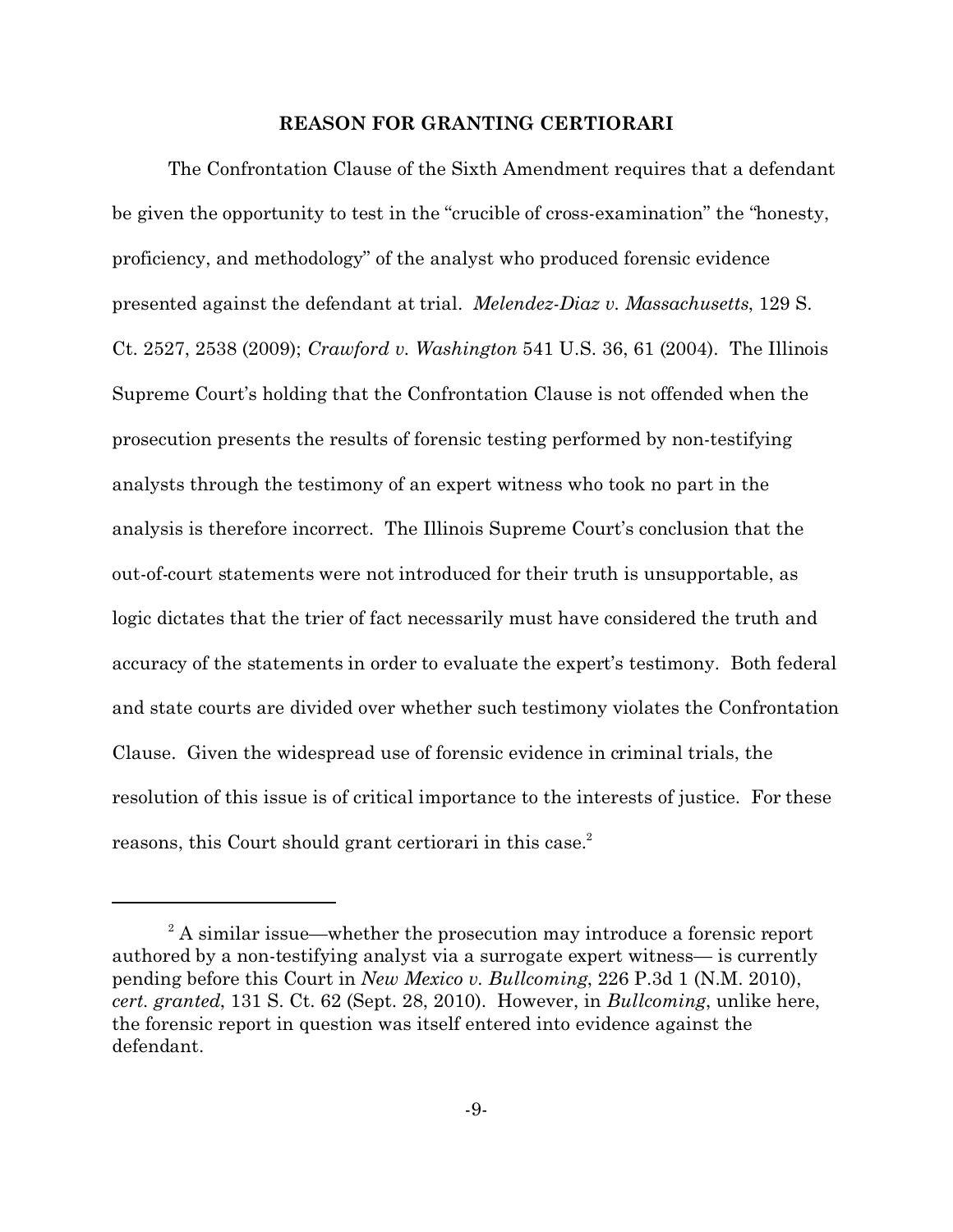**I. The Illinois Supreme Court's conclusion that out-of-court statements made by non-testifying forensic analysts presented to explain the basis an expert witness's opinion do not constitute hearsay is incorrect and undermines this Court's holdings in** *Crawford* **and** *Melendez-Diaz***.**

This Court has held that under the Confrontation Clause of the Sixth Amendment, the testimonial statements of a witness against a defendant are inadmissible unless the witness appears at trial or, if the witnesses is unavailable, the defendant had a prior opportunity to cross-examination that witness. U.S. Const. amend. VI; *Crawford v. Washington*, 541 U.S. 36, 68 (2004); *Melendez-Diaz v. Massachusetts*, 129 S. Ct. 2527, 2531 (2009). The Confrontation Clause therefore does not allow the prosecution to present one person's testimonial statements through the trial testimony of another. *Crawford*, 541 U.S. at 68; *Davis v. Washington*, 547 U.S. 813 (2006). In *Melendez-Diaz*, this Court further instructed that when forensic reports are presented as evidence against a defendant, the Confrontation Clause guarantees the defendant the opportunity to test through cross-examination the "honesty, proficiency, and methodology" of the analyst who actually performed the forensic analysis. *Melendez-Diaz*, 129 S. Ct. at 2536–38.

It is clear from these principles that the Confrontation Clause does not allow an expert witness to testify about the results of a forensic analysis conducted by non-testifying analysts. First, as this Court explained in *Melendez-Diaz*, forensic reports used to prove facts establishing a defendant's guilt constitute testimonial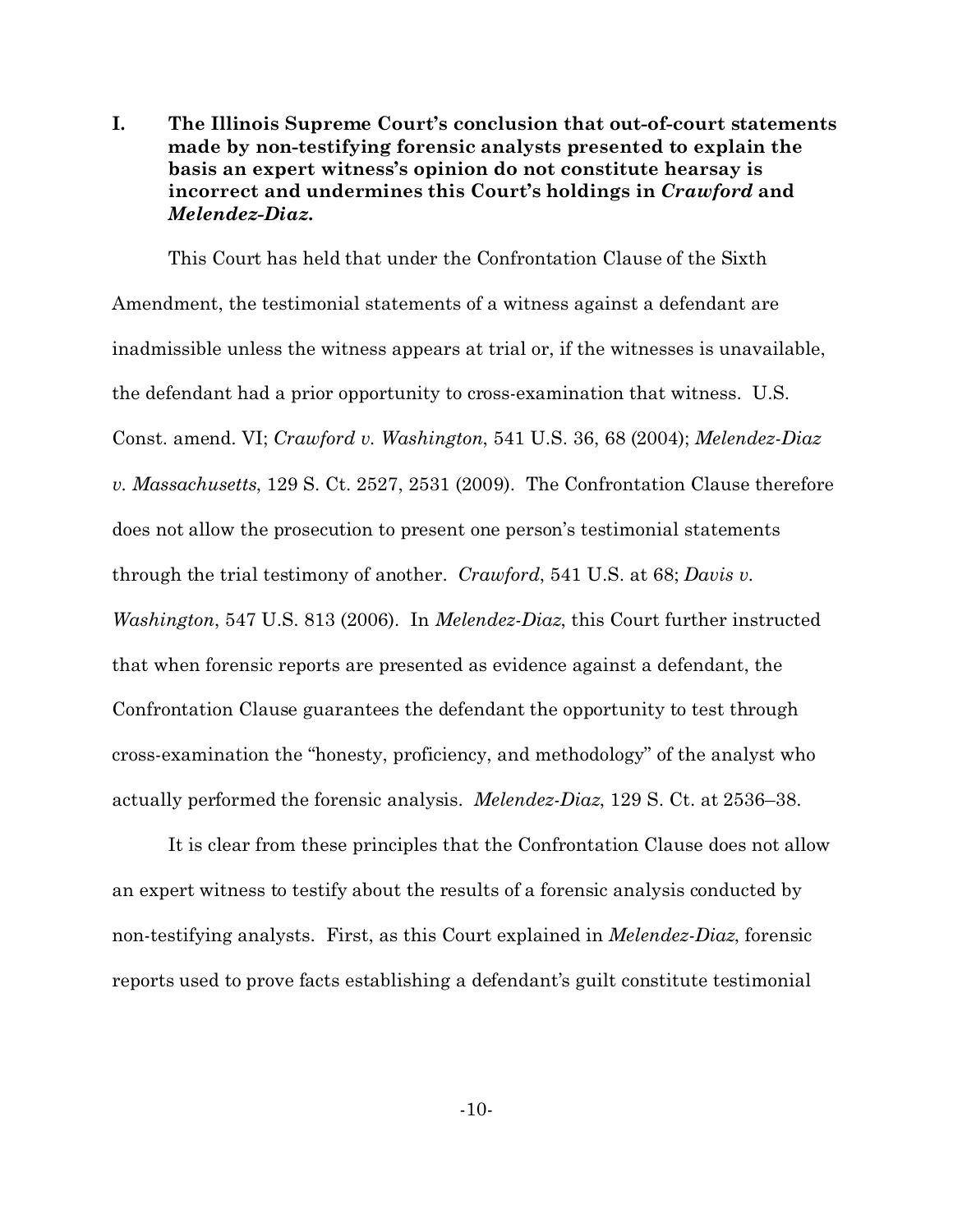statements.<sup>3</sup> Id. at 2532. Second, because the expert witness has no personal knowledge of the procedures and methodologies employed, the defendant is not able to test the reliability of the forensic analysis in "the crucible of cross-examination" as the Confrontation Clause requires. *Crawford*, 541 U.S. at 61; *Melendez-Diaz*, 129 S. Ct. at 2536–38. The Illinois Supreme Court's conclusion that the Confrontation Clause was not implicated in this case was therefore erroneous.

The Illinois Supreme Court's decision was based upon Illinois's adoption of Federal Rule of Evidence 703 ("FRE 703") which provides that an expert witness may rely on otherwise inadmissible evidence so long as the evidence is "of a type reasonably relied upon by experts in the particular field in forming opinions or inferences upon the subject." *Wilson v. Clark*, 84 Ill. 2d 186, 192–96 (1981) (adopting FRE 703). According to the Illinois Supreme Court, out-of-court statements introduced pursuant to this rule do not constitute hearsay because the statements are presented not for their truth, but rather merely to help explain the basis of the testifying expert's opinion. *People v. Lovejoy*, 235 Ill. 2d 97, 142–43 (2009).

<sup>&</sup>lt;sup>3</sup> Although the issue was not reached by the Illinois Supreme Court, Cellmark's report is clearly testimonial under *Melendez-Diaz*. The report was used to establish facts demonstrating Williams guilt of the charged offense: the DNA profile of the offender. In addition, because the report was made at the request of the police, it was "made under circumstances which would lead an objective witness to reasonably believe that the statement would be available for use at a later trial." *Melendez-Diaz*, 129 S. Ct. at 2532, 2535.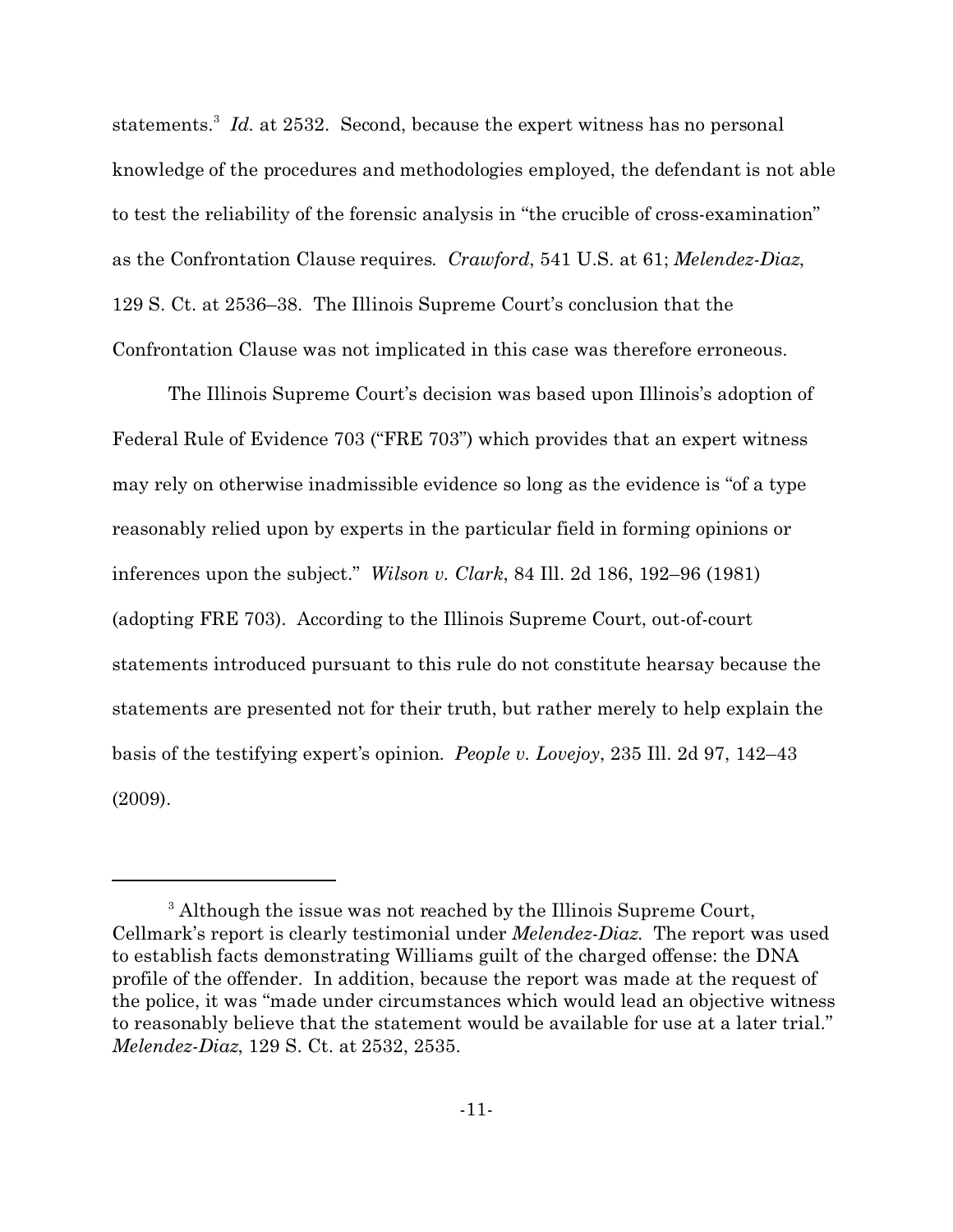The rationale underlying FRE 703 and its Illinois counterpart is that if the court finds that the underlying data is of a type reasonably relied upon by experts in the particular field, it is sufficiently reliable. Fed. R. Evid. 703 advisory committee note ("[The expert's] validation, expertly performed and subject to crossexamination, ought to suffice for judicial purposes."); *Wilson*, 84 Ill. 2d at 193 ("[T]he key element in applying Federal Rule 703 is whether the information upon which the expert bases his opinion is of a type that is reliable."). After *Crawford*, however, this rationale is no longer valid in the criminal context. In *Crawford*, this Court instructed that the Confrontation Clause "commands, not that evidence be reliable, but that reliability be assessed in a particular manner: by testing in the crucible of cross-examination." *Crawford*, 541 U.S. at 61. Allowing the prosecution to introduce testimonial statements of non-testifying witnesses through the testimony of an expert witness simply because the statements have been deemed reliable "is little more than an invitation to return to [the] overruled decision in [*Ohio v. Roberts*, 448 U.S. 56 (1980).]" *Melendez-Diaz*, 129 S. Ct. at 2536.

In addition, this evidentiary rule is merely one of convenience. *Wilson*, 84 Ill. 2d at 194 ("[A]llowing expert opinions based on facts not in evidence dispenses with 'the expenditure of substantial time in producing and examining various authenticating witnesses.'" (quoting FRE 703 advisory committee's note)). While such a rule may be appropriate in the civil context, criminal trials involve concerns—namely, a defendant's constitutional rights—that do not exist in civil

-12-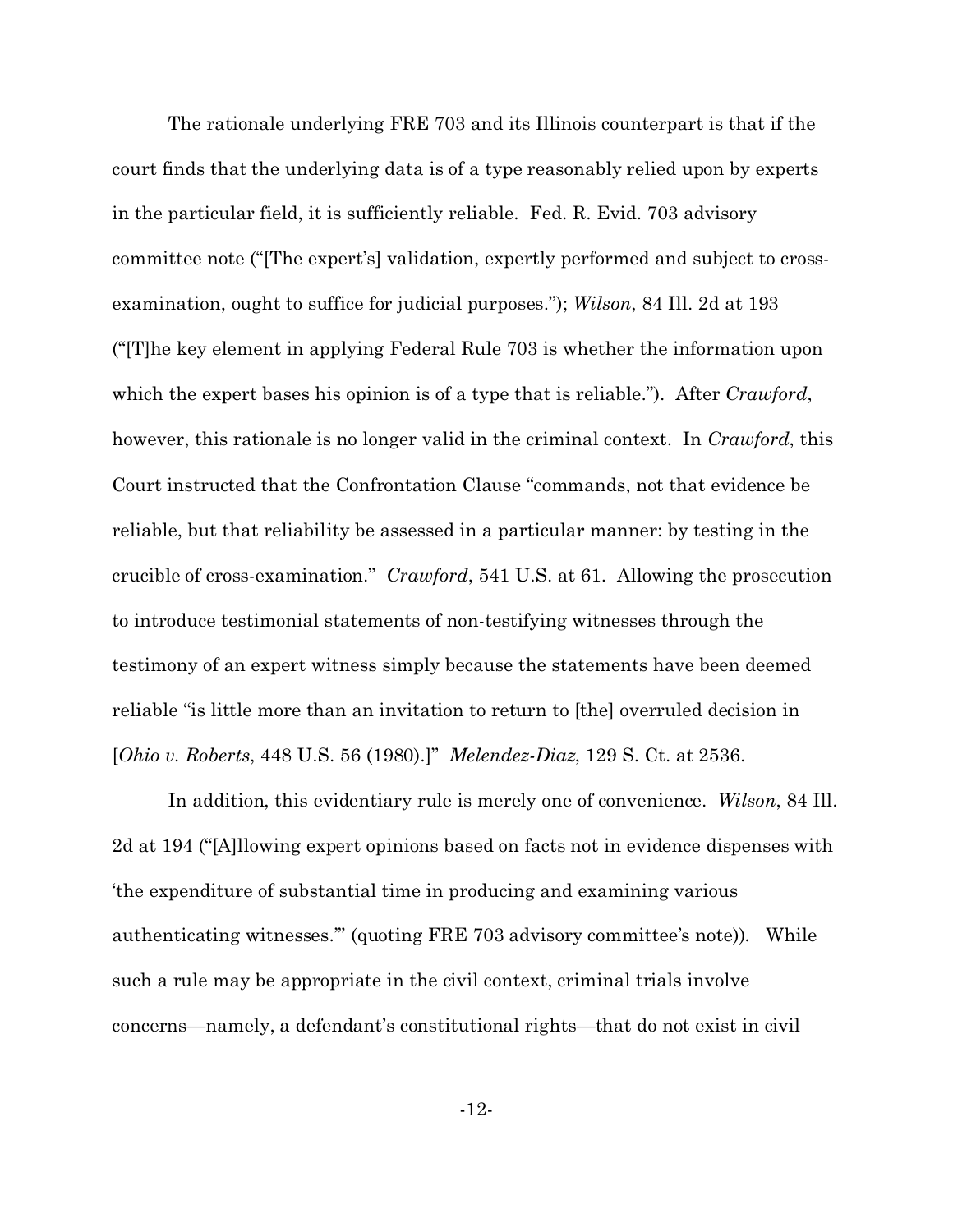trials, and that trump evidentiary rules of convenience. This Court has repeatedly stated that a defendant's right to confrontation may not be set aside simply because it introduces additional burdens. *Melendez-Diaz*, 129 S. Ct. at 2540; *Davis*, 547 U.S. at 832–33.

Furthermore, the notion that the relied upon out-of-court statements introduced to help the trier of fact evaluate a testifying expert's opinion are not presented for their truth is logically bankrupt. Evidence upon which an expert bases his opinion supports the expert's opinion only to the extent that the evidence is reliable. Logic therefore dictates that for such basis evidence to assist the trier of fact in evaluating the expert's opinion, the trier of fact necessarily must first assess the reliability of the basis evidence itself. *See* Jennifer L. Mnookin*, Expert Evidence and the Confrontation Clause After Crawford v. Washington*, 15 J.L. & Pol'y 791, 816 (2007) ("Using the information for the permissible purpose of evaluating the expert thus necessarily requires a preliminary determination about the information's truth. The permitted purpose is therefore neither separate nor separable from an evaluation of the truth of the statement's contents."); *New York v. Goldstein*, 843 N.E.2d 727, 732–33 (N.Y. 2005) (out-of-court statements relied upon by expert constituted inadmissible testimonial hearsay under *Crawford* because the trier of fact had to accept the statements as true in order to evaluate the expert's testimony), *cert. denied*, 547 U.S. 1159 (2006). Even the Illinois Supreme Court, despite its adoption of FRE 703, has recognized that unless the

-13-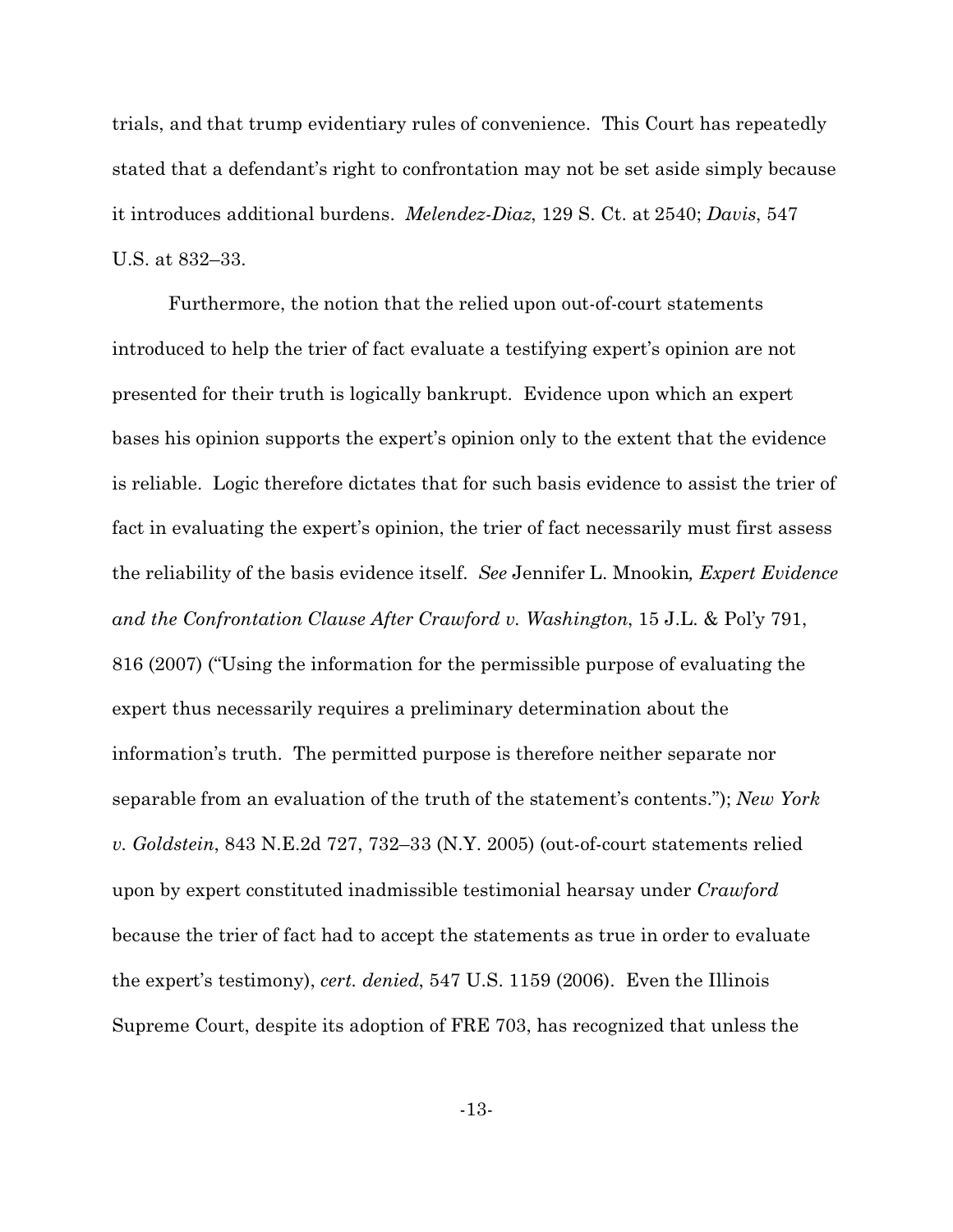trier of fact considers the accuracy of the facts underlying an expert's opinion, the expert's opinion is a "meaningless conclusion." *People v. Anderson*, 113 Ill. 2d 1, 11 (1986). Accordingly, because the probative value of the out-of-court statements is dependant on the statements' truth, the statements are presented for the truth of the matter asserted. Richard D. Friedman, *The Elements of Evidence*, at 183 (2d ed. 1998) (an out-of-court statement is offered to prove the truth of the matter asserted "if the probative value of the out-of-court statement depends on its being true"). Indeed, it has been recognized that, while not labeled as such, Illinois's adoption of FRE 703 essentially created a new hearsay exception. Michael H. Graham, *Graham's Handbook of Illinois Evidence* § 703.1, at 684 (10th ed. 2010) (noting that the effect of Rule 703 is the same as if an additional exception to the rule against hearsay had been created).

This case provides a perfect illustration of the above principle. Lambatos did not provide any input into the determination of the DNA profile derived from the semen samples recovered from the victim. She did not preform any of the biological analysis on the DNA samples, and she did not review any of the raw data produced by such analysis. Rather, she merely performed the statistical matching of the DNA profile provided to her by Cellmark with a profile derived from a blood sample taken from Williams. Regardless of how accurate and reliable the trier of fact found the methods Lambatos employed in matching of the two profiles, if the trier of fact did not believe the Cellmark profile to be accurate—in other words, that it was not the profile of the offender—Lambatos's opinion that the two profiles matched would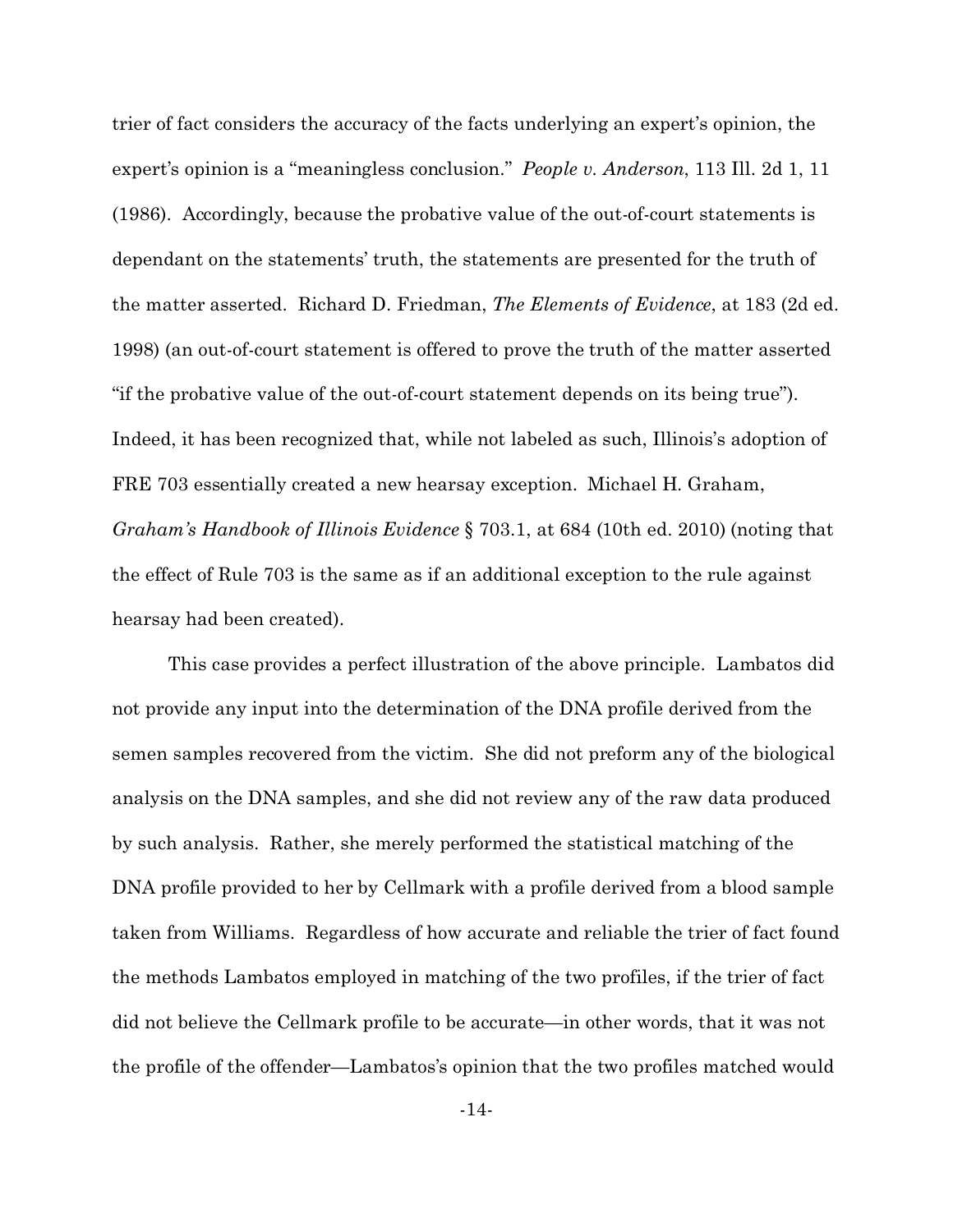have no evidentiary value. The trier of fact necessarily had to consider the truth and accuracy of Cellmark's profile in order to evaluate Lambatos's opinion. Cellmark's report therefore did constitute hearsay.

The fact that Williams was able to cross-examine Lambatos did not satisfy the requirements of Confrontation Clause. In *Melendez-Diaz*, this Court stressed that because forensic analysis is neither fool-proof nor immune from manipulation, the ability of a defendant to cross-examine the analysts who actually produced the evidence is critical to the defendant's right to confrontation. *Melendez-Diaz*, 129 S. Ct. at 2536–38. Lambatos took no part in the analysis that deduced the male DNA profile from the semen samples, and she did not even review the procedures Cellmark followed in deducing the DNA profile. As such, the opportunity to crossexamine Lambatos did not afford Williams the opportunity to challenge the "honesty, proficiency, and methodology" of Cellmark's analysts through the crucible of cross-examination, as the Confrontation Clause demands. *Melendez-Diaz*, 129 S. Ct. at 2538.

The Illinois Supreme Court's decision would also allow the prosecution to easily evade this Court's holdings in *Crawford* and *Melendez-Diaz*. For example, under Illinois's rule, the prosecution in *Melendez-Diaz* could have avoided the requirements of the Confrontation Clause by not introducing the forensic report itself but instead presenting the forensic evidence via an expert witness without affording the defendant any opportunity to test the honesty, proficiency, and methodology of the analysts through cross-examination. Surely, the Founders

-15-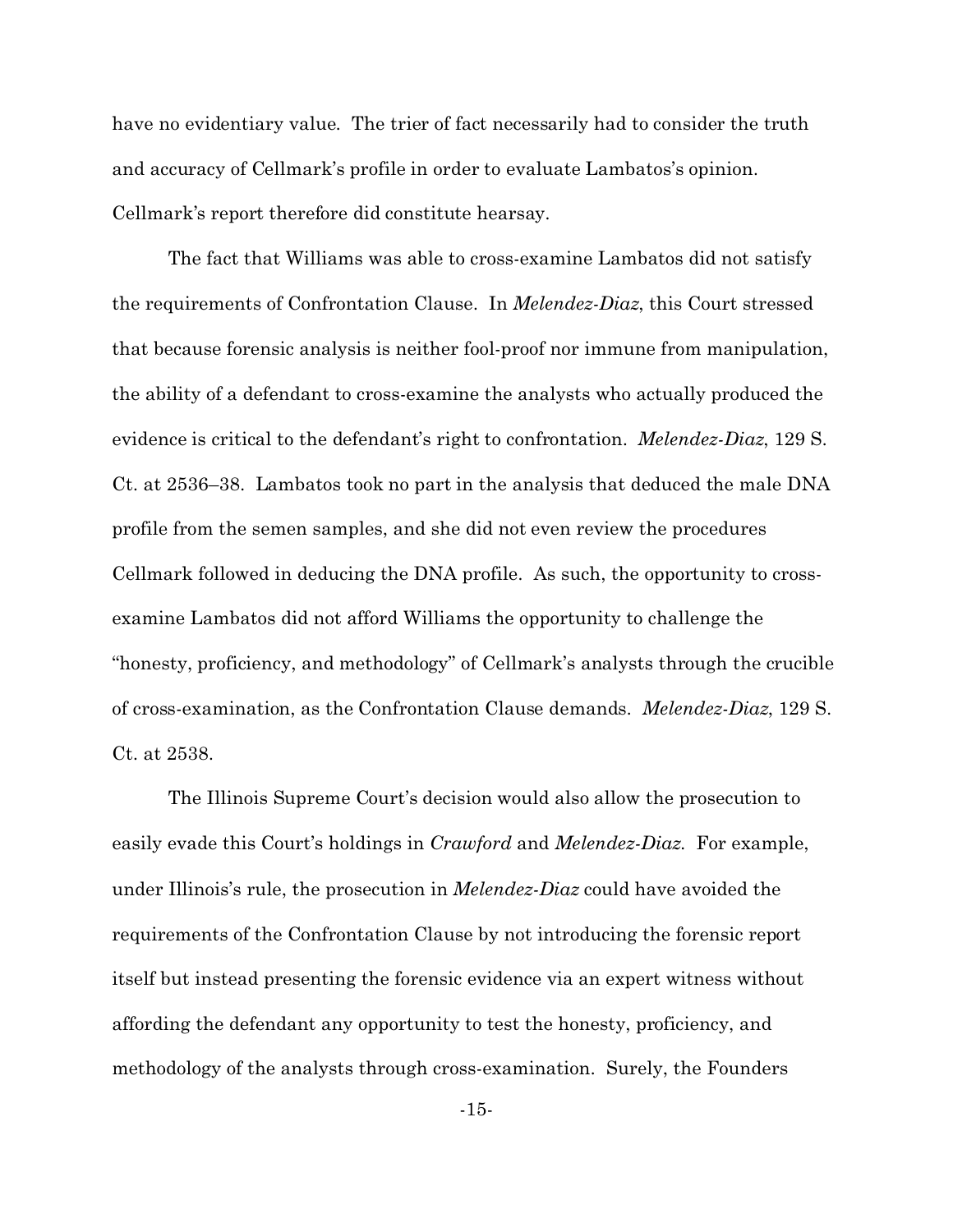would not condone a rule of evidence that would permit the prosecution to circumvent the Confrontation Clause in such a way. *Crawford*, 541 U.S. at 51 ("Leaving the regulation of out-of-court statements to the law of evidence would render the Confrontation Clause powerless to prevent even the most flagrant inquisitorial practices.").

Finally, the erroneous admission of the DNA evidence was not harmless beyond a reasonable doubt.<sup>4</sup> *Chapman v. California,* 386 U.S. 18, 24 (1967) (government has the burden of demonstrating that constitutional error in admitting improper evidence was harmless beyond a reasonable doubt). First, DNA evidence has a "mystical aura" of infallibility that has the power to overwhelm other evidence. *See* Joel D. Lieberman *et al.*, *GOLD versus PLATINUM: DO JURORS RECOGNIZE THE SUPERIORITY AND LIMITATIONS OF DNA EVIDENCE COMPARED TO OTHER TYPES OF FORENSIC EVIDENCE?*, 14 Psychol. Pub. Pol'y & L. 27 (February 2008) (summarizing studies indicating that DNA evidence is largely considered by the public to be almost 100% persuasive of a defendant's guilt). Second, the only remaining evidence against Williams, the victim's eventual

<sup>&</sup>lt;sup>4</sup> Although the specially concurring justices of the Illinois Supreme Court found the admission of the DNA evidence to be harmless, they did so by reasoning that the testimony of a single witness "is sufficient to convict a defendant." (App. C-26). This misstates the constitutional harmless error test, since the question of whether the remaining evidence was sufficient to sustain a conviction is a separate question from whether the error was harmless beyond a reasonable doubt. *United States v. Lane*, 474 U.S. 438, 86–87 (1963). Notably, the dissenting justice in the Illinois Appellate Court found that the admission of the evidence was not harmless, stating that the DNA evidence was devastating.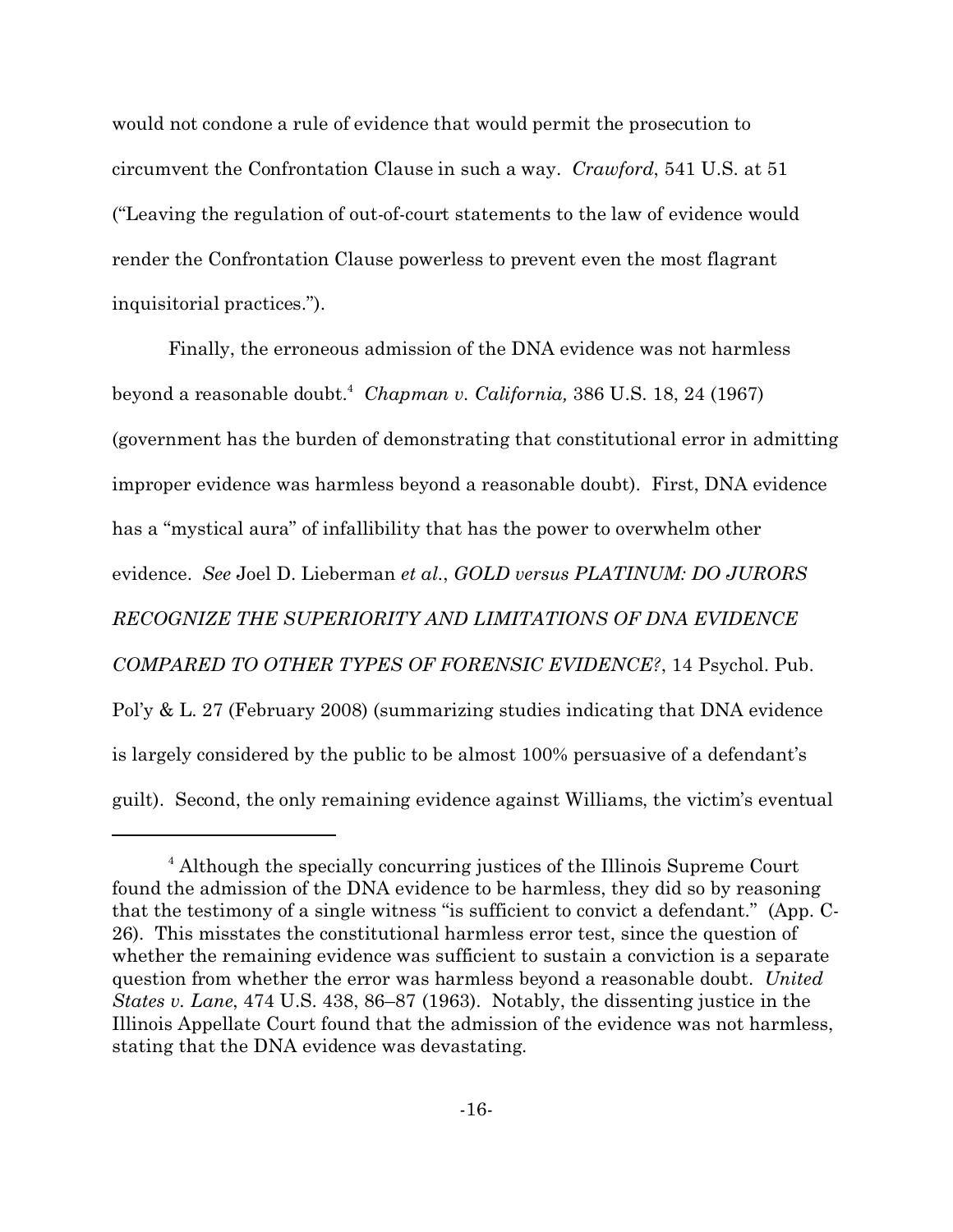identification of him, was very weak. One of the officers who questioned the victim shortly after the assault indicated that the victim initially identified a man other than Williams as her attacker. It was not until over a year after the incident that the victim first identified Williams. It therefore cannot be said that the DNA evidence was harmless beyond a reasonable doubt.

For these reason, this Court should not allow the decision of the Illinois Supreme Court to stand.

## **II. There is a conflict among the state and federal courts on this issue.**

Since this Court's decision in *Crawford*, both state and federal courts have been split as to whether out-of-court statements presented to explain the basis of an expert witness's opinion constitutes hearsay, and thus triggers the defendant's rights under the Confrontation Clause. This Court's decision in *Melendez-Diaz* has not served to resolve the conflict.

At least one federal appeals court and two state supreme courts have held that the Confrontation Clause does not permit out-of-court testimonial statements to be presented through expert testimony. *United States v. Mejia*, 545 F.3d 179 (2d Cir. 2008) (gang expert could not transmit testimonial statements directly to jury); *Commonwealth v. Avila*, 912 N.E.2d 1014 (Mass. 2009) (medical examiner could not testify to the underlying factual findings of non-testifying examiner who performed autopsy); *New York v. Goldstein*, 843 N.E.2d 727 (N.Y. 2005) (out-of-court statements of laypersons regarding the defendant's behavior relied upon by the prosecution's psychiatric expert constituted inadmissible testimonial hearsay under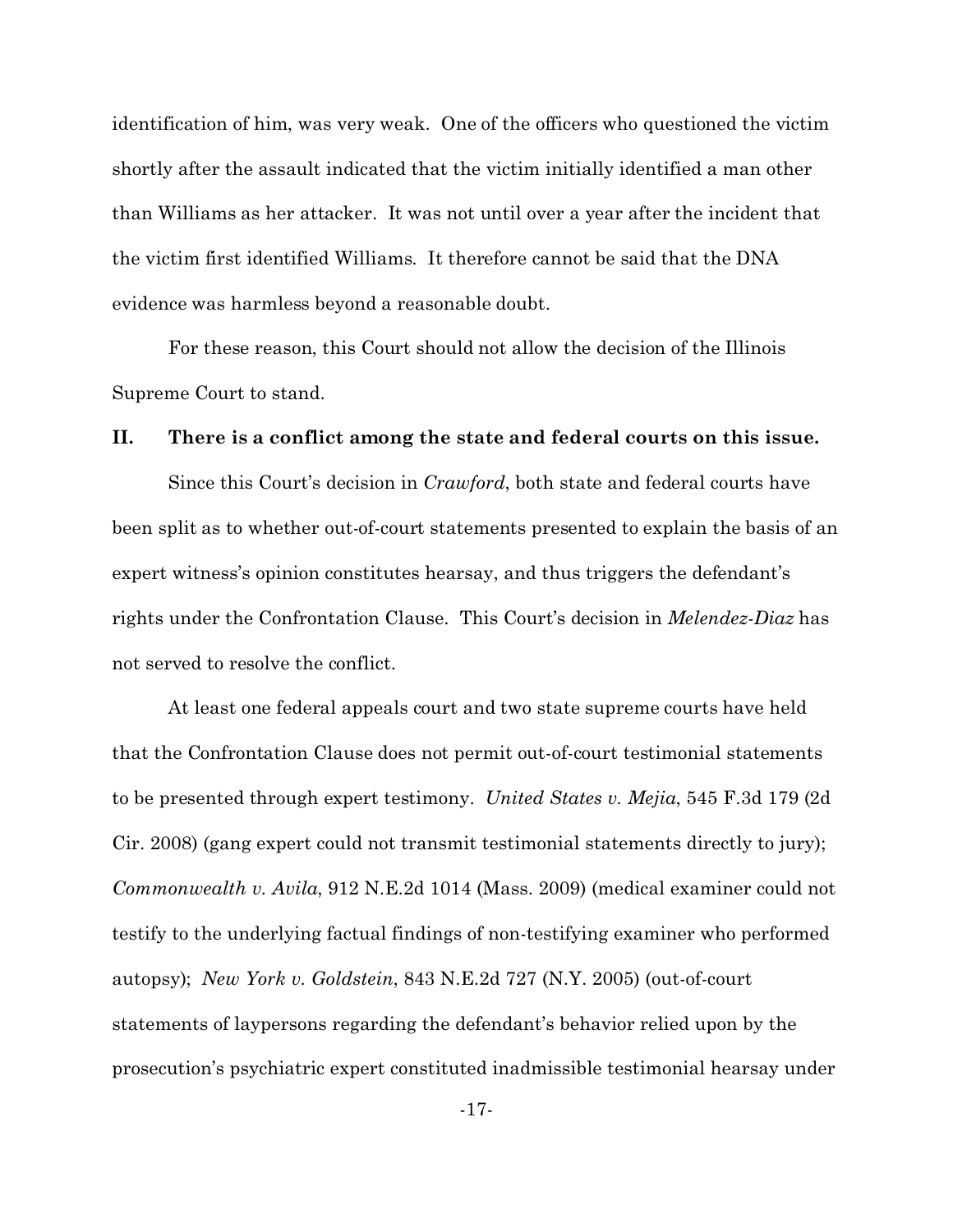*Crawford* because the trier of fact had to accept the statements as true in order to evaluate the expert's testimony), *cert. denied*, 547 U.S. 1159 (2006). A number of state appellate courts have come to similar conclusions. *E.g., People v. Dendel*, No. 247391, \_\_\_ N.W.2d \_\_\_, 2010 WL 3385552 (Mich. Ct. App. Aug. 24, 2010) (expert's testimony regarding the results of analysis of decedent's blood glucose level performed by non-testifying analysts upon which the expert based his opinion as to cause of death violated the Confrontation Clause); *People v. Dungo*, 98 Cal. Rptr. 3d 702 (Cal. Ct. App. 2009) (medical examiner's testimony regarding non-testifying examiner's autopsy report violated Confrontation Clause because jury necessarily had to evaluate truth and accuracy of the report in order to evaluate the testifying examiner's opinion), *rev. granted*, 220 P.3d 240 (Cal. Dec. 2, 2009).

In contrast, other federal appeal courts and state supreme courts have held that out-of-court statements relied upon by expert witnesses do not implicate a defendant's confrontation rights under the rationale that the statements do not constitute hearsay because they are introduced not for their truth but rather to explain the basis of the expert's opinion. *E.g., United States v. Pablo*, No. 09-2091, \_\_\_ F.3d \_\_\_, 2010 WL 4609188 (10th Cir. Nov. 16, 2010) (expert may testify to the data and information produced by non-testifying analyst, but not the analyst's ultimate conclusions); *State v. Lui*, 221 P.3d 948 (Wash. App. 2009), *rev. granted*, 228 P.3d 17 (Wash. Mar. 30, 2010); *State v. Tucker*, 160 P.3d 177 (Ariz. 2007), *cert. denied*, 552 U.S. 923 (2007). This reasoning has also been applied by state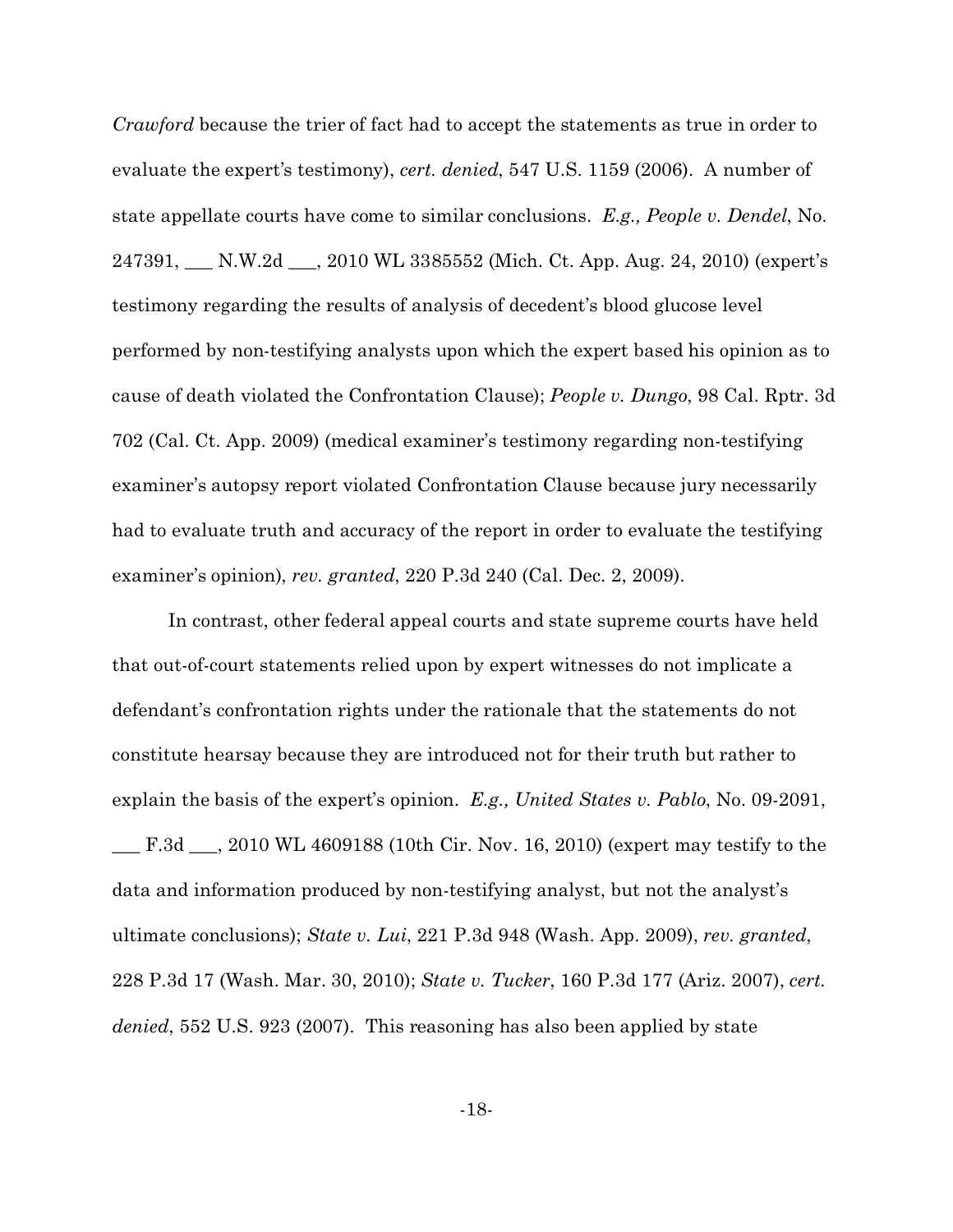appellate courts. *E.g., People v. Rutterschmidt*, 98 Cal. Rptr. 3d 390 (Cal. Ct. App. 2009), *rev. granted*, 220 P.3d 239 (Cal. Dec. 2, 2009).

In addition, a number of state high courts have held that a defendant's ability to confront an expert who reviewed the testimonial statements of a nontestifying analyst is sufficient to satisfy the Confrontation Clause. *State v. Mitchell*, 4 A.3d 478 (Me. 2010) (expert could testify to substance of autopsy report prepared by non-testifying); *Rector v. State*, 681 S.E.2d 157 (Ga. 2009) (expert could testify to substance of toxicology report prepared by non-testifying analyst).

This Court should use this case to resolve this conflict among the various courts.

#### **III. This issue implicates the proper administration of criminal justice**.

This Court has recognized that because forensic evidence is not immune from distortion and manipulation, it is critical for a defendant to be given the opportunity to test the analysts's "honesty, proficiency, and methodology" through confrontation. *Melendez-Diaz*, 129 S. Ct. at 2536–38. In *Melendez-Diaz*, this Court noted that "because forensic scientists often are driven in their work by a need to answer a particular question related to the issues of a particular case, they sometimes face pressure to sacrifice appropriate methodology for the sake of expediency. A forensic analyst responding to a request from a law enforcement official may feel pressure—or have an incentive—to alter the evidence in a manner favorable to the prosecution." *Id.* at 2536 (internal quotes and edits omitted). This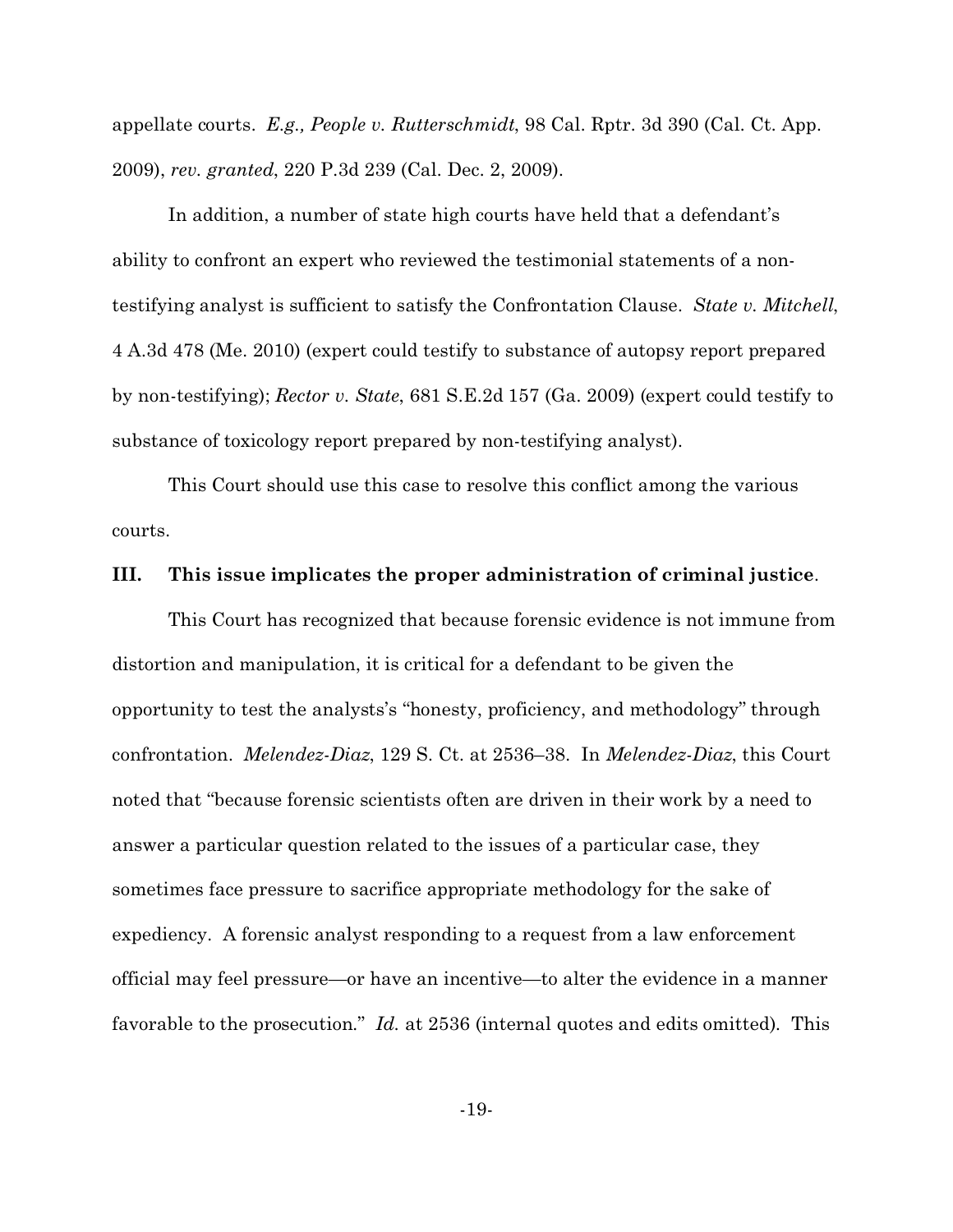Court further explained that "[c]onfrontation is designed to weed out not only the fraudulent analyst, but the incompetent one as well," noting that "an analyst's lack of proper training or deficiency in judgment may be disclosed in cross-examination." *Id.* at 2537.

 The history of forensic labs, including Cellmark, providing faulty results demonstrates that the opportunity to test the honesty, proficiency, and methodology of the actual forensic analyst through cross-examination is critical. *See* William C. Thompson*, Tarnish on the 'Gold Standard:' Understanding Recent Problems In Forensic DNA Testing*, 30 Champion 10, 11–12 (February 2006) (noting numerous instances of DNA labs, including Cellmark, producing faulty results due both to the failure to follow proper guidelines and to analysts manipulating data to cover up mistakes); Laura Cadiz, *Maryland-Based DNA Lab Fires Analyst Over Falsified Tests*, Balt. Sun, Nov. 18, 2004, at 1A (reporting that Cellmark fired an analyst for falsifying test data); Adam Liptak & Ralph Blumenthal, *New Doubt Cast on Crime Testing in Houston Cases*, N.Y. Times, Aug. 5, 2004, at A19 (reporting that a police DNA lab was shut down after it was discovered that analysts misinterpreted data, were poorly trained and kept shoddy records). The ability to cross-examine an expert who relied on the results of forensic testing but who took no part in the analysis, and thus has no personal knowledge of the procedures and methodologies used, does nothing to protect against fraudulent or faulty analysis.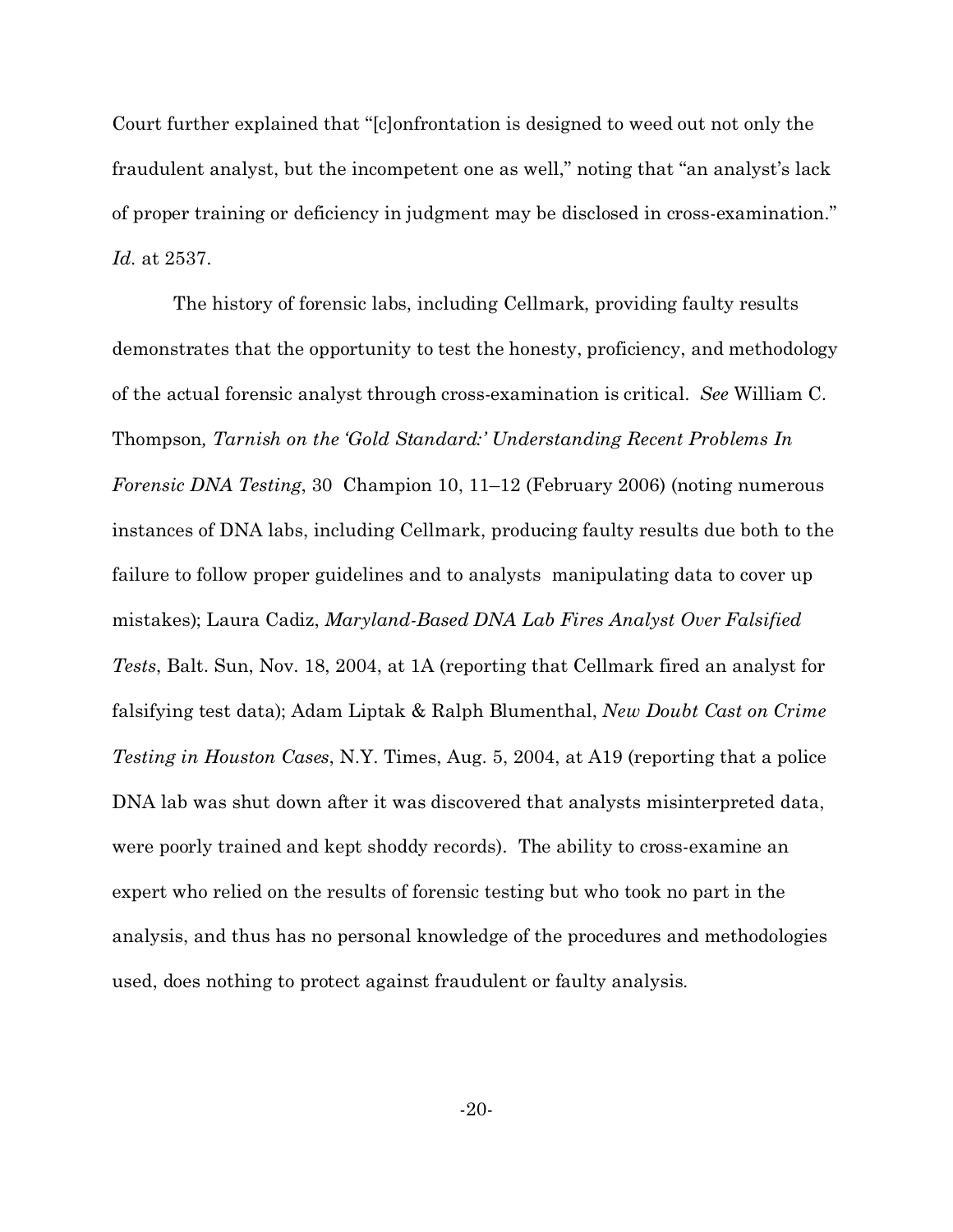Allowing the prosecution to present the findings of non-testifying forensic analysts via expert testimony allows the prosecution to perform an end run around the Confrontation Clause by depriving the defendant of the opportunity to test the reliability of the findings through cross-examination. This concern is not merely hypothetical. In a California case, a medical examiner explained that he was called to present the finding of another examiner because that examiner's questionable background made the prosecutors "feel it [was] too awkward to make them easily try their cases." *Dungo*, 98 Cal. Rptr. 3d 702, 708 (Cal. Ct. App. 2009). In finding a *Crawford* violation, the California Court of Appeals noted that the prosecution availed itself of the rule of evidence allowing it to use a surrogate expert witness with the specific intent of preventing the defense from testing the "honesty, proficiency, and methodology" of the examiner who conducted the autopsy through cross-examination. *Id.* at 714.

The practice condoned by the Illinois Supreme Court in this case—presenting forensic reports through the testimony of experts who took no part in the analysis—greatly inhibits a defendant's ability to expose fraudulent or faulty analysis by depriving him of the opportunity to cross-examine the actual analyst, undermining this Court's holdings in *Crawford* and *Melendez-Diaz*.

In sum, the Illinois Supreme Court's decision that an expert witness may present the DNA test results of non-testifying analysts to explain the basis of her opinion is both illogical and inconsistent with this Court's holdings in *Crawford* and

-21-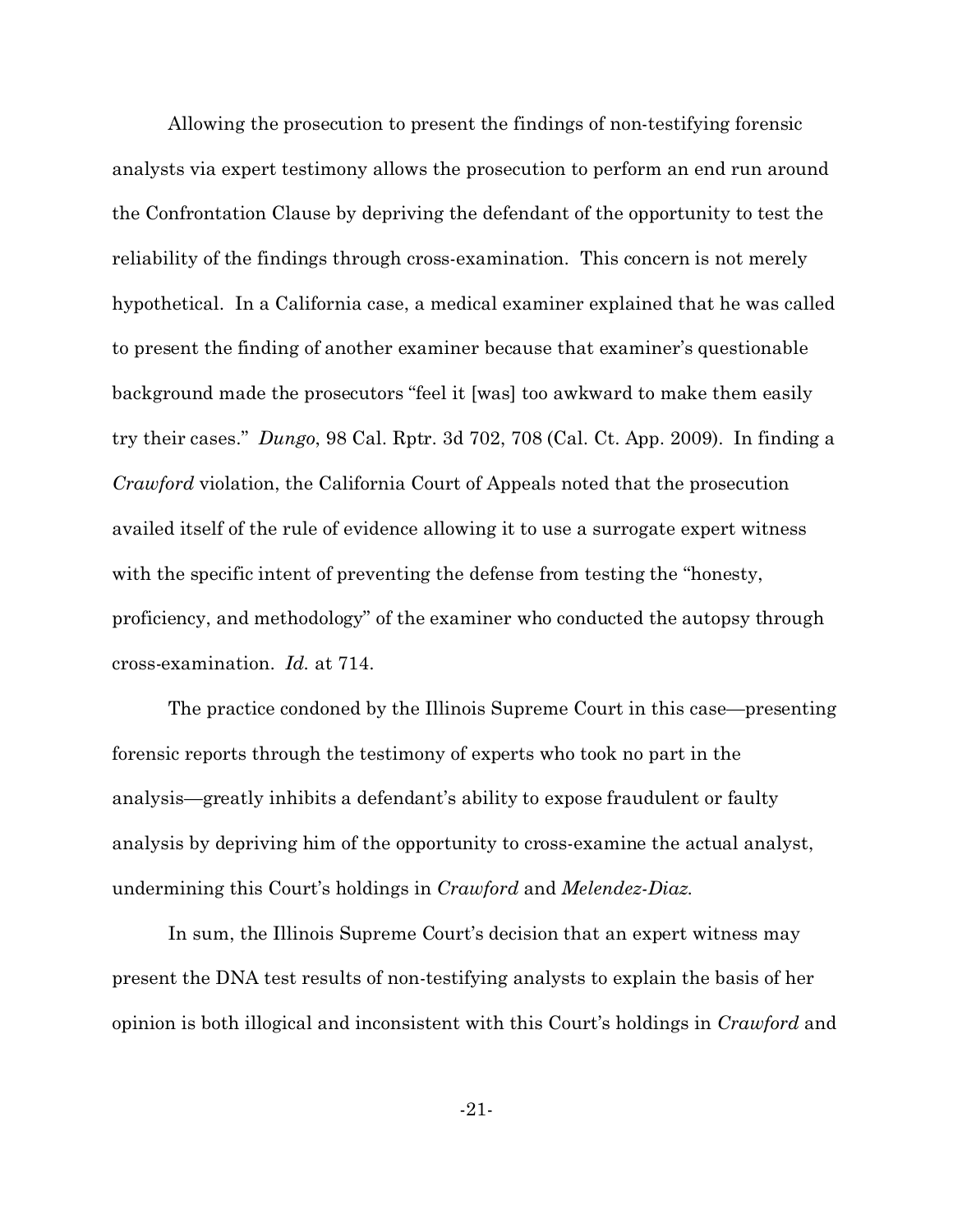*Melendez-Diaz*. In addition, federal and state courts are deeply divided over this question. Because this issue is of critical importance for the administration of criminal justice, this Court should use this case to resolve the conflict among the courts.